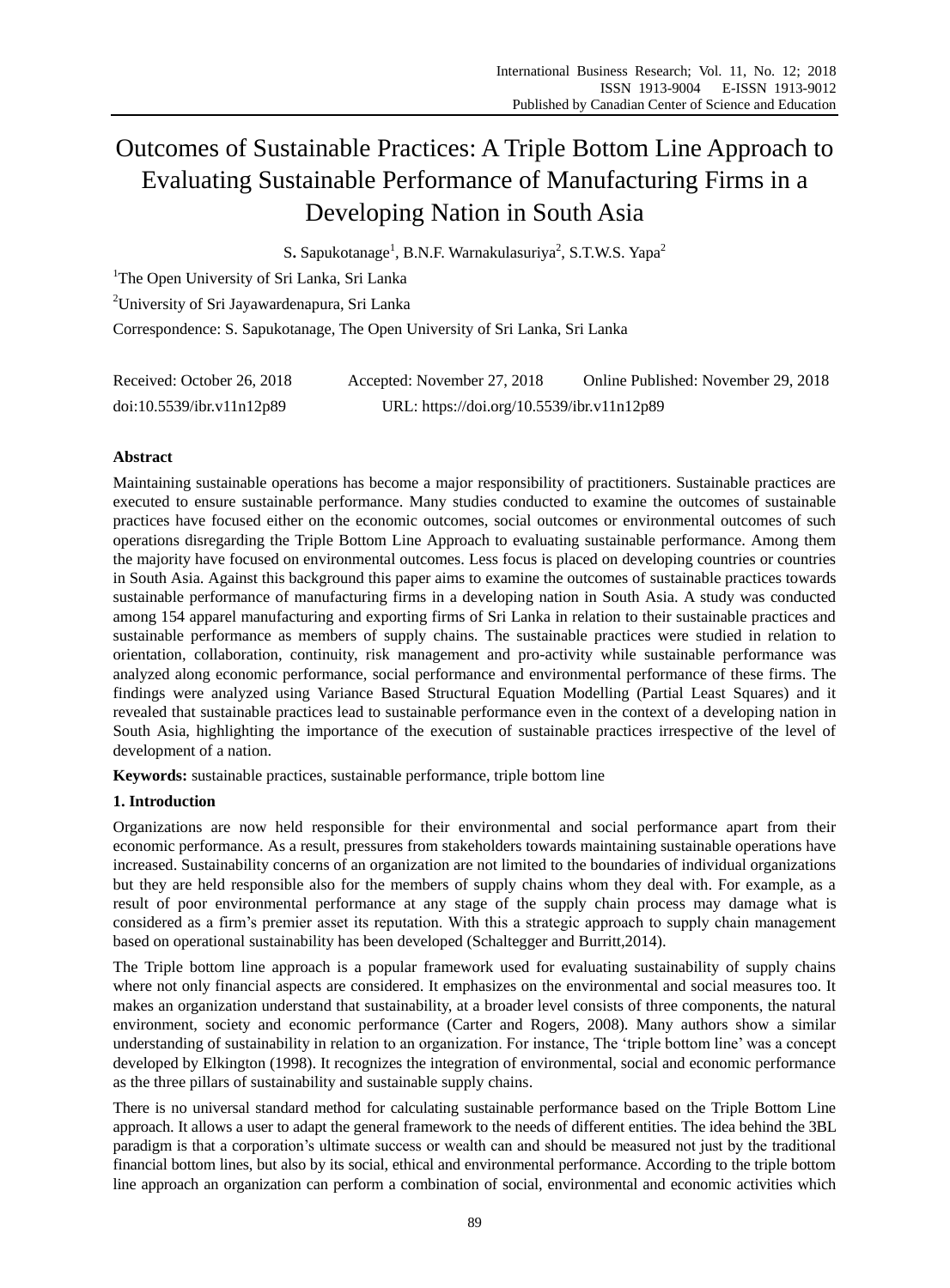results in competitive advantage for the firm. The term "intersection" has a broad meaning here. It identifies the need for a proper combination of strategies for sustainable performance. What is implied from this is that a sustainable performance cannot be expected merely by the practice of economic, social and environmental measures in isolation. The proper "combination" of all three is necessary. The environmental or social practices carried out for sustainability may raise economic costs. At the same time cutting down costs can result in negative environmental and social outcomes. Literature review cites the empirical evidence on accepted practices and their dimensions in order to move towards sustainability. They are called the sustainable practices. Sustainable practices are expected to lead to sustainable performance (Rao and Holt, 2005, Winter and Knemeyer, 2012, Moretto et.al., 2012, Cater and Rogers,2008, Schaltegger and [Burritt,2](http://www.emeraldinsight.com/author/Burritt%2C+Roger)014 ). But if these practices are not executed in proper combination it may not finally result in sustainable performance. Therefore it is essential that individual organizations identify whether their sustainable practices lead to sustainable performance. This necessitates the conduct of empirical studies to examine the prevalence of this relationship in different contexts.

Brito et.al., (2008) stressed that it is challenging to find consistency in supply chain practices at global level since there seem to be regional differences on the view of Corporate responsibility and sustainability namely between Europe and Asia. It highlights the importance of conducting studies in the domain of sustainable supply chain management in the Asian region. The relationships between sustainable supply chain practices and sustainable performance that have already been identified in literature have not focused on the developing countries. Rao and Holt (2005) highlighting a gap in literature, explain that future research should empirically test such relationships in different countries, in order to have comparative studies. The present study will provide empirical evidence on the sustainable practices adopted and the levels of sustainable performance of manufacturing firms in developing countries, taking Sri Lanka as a case.

Identifying the relationship between sustainable supply chain practices and sustainable performance of apparel manufacturing and exporting organizations of Sri Lanka a gap in literature was addressed.

This paper will be structured as follows: First the literature related to the study will be discussed. Next, the methodology adopted will be explained. It is followed by an explanation of the findings. The conclusion and discussion will be presented next. Finally the managerial implications of the findings are highlighted.

## **2. Literature Review**

#### *Sustainable Performance of Manufacturing Firms in a Supply Chain*

Sustainable performance of an organization is explained in literature, as the improvement in its performance in terms of environmental contribution and social contribution while gaining an economic advantage. Therefore, if a firm"s performance is to be considered sustainable it should create minimum harm to the natural environment, should meet social needs while achieving its financial goals. Although the three aspects of sustainability have been discussed separately in supply chain management, the triple bottom line approach suggested by Elkington (1998), explained the need to consider them simultaneously. Simultaneous consideration of the three bottom lines of an organization clearly explains the application of the stakeholder theory in its operations. It implies that addressing the interests of all stakeholder groups are equally important for sustainable performance.

Only if performance is measured along these lines can the stakeholder requirements be satisfied. As explained earlier when organizational performance is assessed against the expectations of a variety of stakeholder groups, more attention needs to be paid to the impact of organization"s activities on the natural environment and the society while assessing their economic implications. Unless the environmental and social management are linked to the economic success an overall picture of sustainable performance of the firm cannot be obtained since environmental and social scarcities are only partially reflected in economic transactions. As a result, the economic contribution of environmental and social management will remain unclear. Therefore, unless a holistic figure is not calculated a clear picture of sustainable performance cannot be derived. The reason is that there is empirical evidence to justify that inherent connections among economic performance, environmental performance, and social performance is positive (Cruz, 2009; Walsh & Margolis, 2003).

Therefore, it has become important to measure sustainable performance as a composite figure. Only one recently published article of Hollos et al. (2012) has addressed the triple bottom line concept in the calculation of sustainable performance. The performance that has been identified as sustainable in literature was confined mainly to environmental performance in empirical studies. However, a few conceptual papers have discussed about what really amounts to sustainable performance. The following sections explain how the different dimensions of sustainable performance have been identified in literature.

Overall the impact of an organization"s activities on air, water and energy are identified to reflect its environmental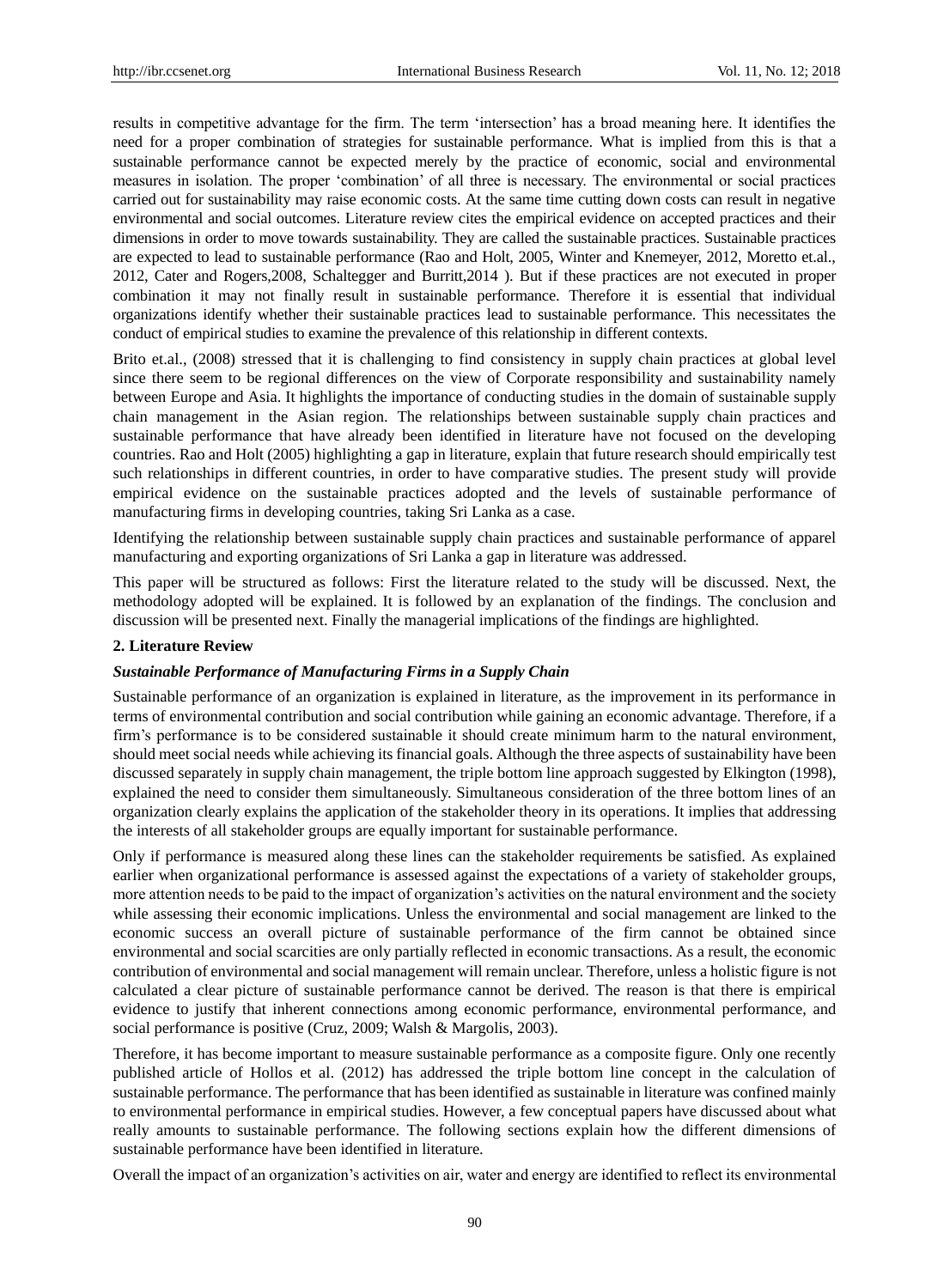performance. Social performance is measured in terms of the impact of an organization"s activities on the communities. Economic performance of an organization is its financial achievement. Hubbard (2009) identifies that the economic performance can be measured by its profit growth, return on equity, return on assets and gearing (Schaltegger and Burritt, 2014; Hubbard, 2009 ; Verdecho et al., 2012; Sloan, 2010).

#### *Sustainable Practices of a Manufacturing Firm in Supply Chains*

In the context of sustainable supply chains, the initiatives of individual firms aimed at establishing sustainability can be termed as the "sustainability practices". The paradigm of sustainable supply chain management has led to the discussion as to what kind of a procedure a company should conduct to integrate the sustainability with its operations in supply chain management. In the words of Warhurst (2002) sustainability practices explain the extent of social responsibility integrated in some way to give a means of measuring progress towards or away from sustainability. It identifies that the sustainable practices include those practices that are expected to bring about positive outcomes environmentally, socially as well as economically. According to Schaltegger and Burritt (2014) sustainable practices involve consideration of environmental factors and social aspects of organizational activities as well as their integration with conventional economic performance. The important fact stressed in these explanations is the need for a combination of social, environmental and economic initiatives. Research on environmental aspects of sustainability has been given more importance in many research studies while less attention has been given to social aspects of performance and how different aspects of performance are related to each other (Lehtonen, 2004). The reality is that organizations pay more attention on achieving economic objectives to remain profitable in the marketplace. It results in social welfare being viewed as a secondary goal. At the same time some authors argue that attempts to maintain a balance among the three pillars of sustainability performance can be a costly exercise. Therefore, although all the three bottom lines of an organization have been addressed for sustainability there may be differences in the application. Pagell and Wu (2009) explain that the managerial practices adopted by many sustainable chains are those that are linked to enhanced organizational performance. Some of the novel practices they have highlighted are traceability (information sharing), focus on sourcing and investing in employees indicating a trend towards social practices. What is important to be understood is the fact that synergistic effects exist where improved performance in one area corresponds to higher performance in other areas and that it is an incentive for companies to engage in sustainability practices (Janzzen et al., 2015). For an example, refraining from toxic dyes in textile manufacturing can reduce environmental impacts, improve the health conditions for workers and customers and reduce costs of production, leading to environmental, social and economic benefits at the same time.

Among many definitions of sustainability initiatives that have been discussed in relation to the processes of a supply chain the ones that So et al. (2012) identified in relation to the Supply Chain Operations Reference (SCOR) model are straightforward. They emphasize the initiatives for sustainability that could be identified with the five primary SCM processes: i.e. Plan, Source, Make, Deliver, and Return, in association with new operational activities like green purchasing (Source), clean production (Make), green logistics (Delivery) and reverse logistics (Return).

Mejias and Pardo (2013) refer to sustainable practices as enormous effort of companies to reconfigure the existing practices and strategic thinking and to adapt to radical sustainable innovations across the supply chain.

Researcher found it reasonable to categorize the sustainable practices discussed in literature under the five broad headings (umbrella terms) identified by Beske and Seuring (2014). They identify these five broad headings as "categories". They are orientation, continuity, collaboration, risk management and pro activity directed at sustainability of organizations. This classification has been done taking into consideration the relationship of each practice to the strategy of an organization, its structure and the processes involved. The sustainable practices that are linked to the strategic level of an organization are the orientation towards the triple bottom line and the supply chain management. These are listed under the broad category of "orientation". The structure related practices are categorized as "continuity". They involve long term relationships, supply chain partner selection and partner development. Risk management and pro-activity are the categories of sustainable practices related to the processes of an organization. Selective monitoring, standards and certification and pressure groups are the practices related to risk management. Learning, stakeholder management, innovation and life cycle assessment are identified as pro-activity related practices of sustainability. Collaboration is related both to the structure as well as to the processes. Technological integration, logistical integration, enhanced communication and joint development are the practices related to collaboration.

The list of practices in the framework of Beske and Seuring (2014) include almost all the practices identified in previous literature providing a clearer classification of dimensions along which these practices could be identified. It provided the present study a clear framework for conceptualizing the sustainable practices. Therefore, the present study used the above framework of Beske and Seuring (2014) to analyze the sustainable practices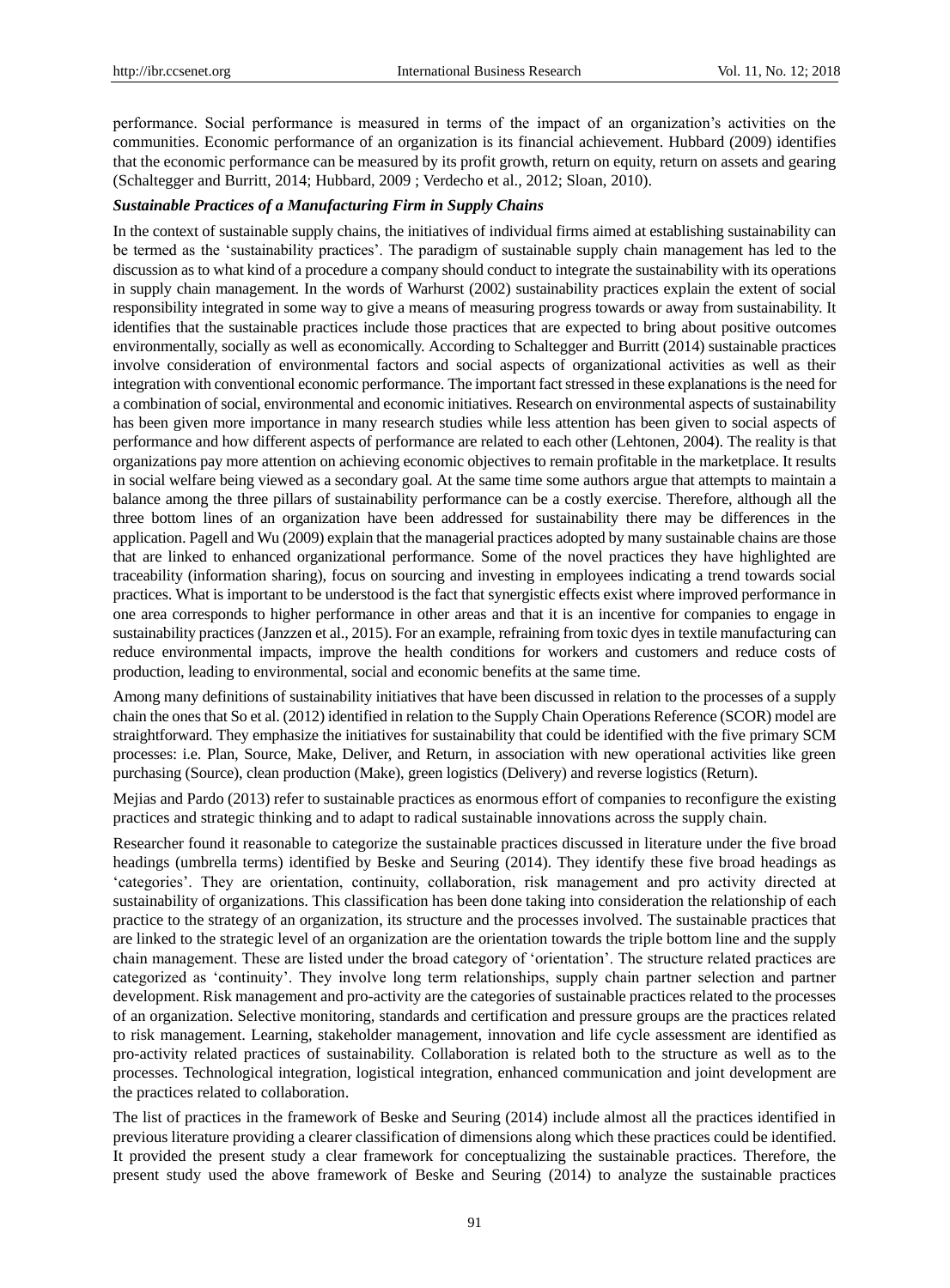identified by several other authors. Methodologically too, there is a valid reason why this framework is suitable. This classification has been done in relation to the strategy of an organization, its structure and the processes involved. It enables the application of objectivity since the researcher emphasizes the formal properties of organizations and views it to be comprised of processes and structures.

## *The Relationship between the Application of Sustainable Supply Chain Practices and Sustainable Performance of Individual Organizations*

There are those who argue that the implementation of environmental or social initiatives can result in substantial losses. The implication is that sustainable performance is negatively influenced by implementing initiatives to protect the environment and the society since they may involve costs that lead to poor economic performance. But many of the literature reviewed addressed the positive side of it where sustainable performance is positively influenced by the implementation of sustainable supply chain initiatives. Carter and Rogers (2008) explained that organizations that focus on all the three bottom lines can achieve higher economic performance than those that emphasize only on one or two of the three components of the triple bottom line. Moretto et al. (2012) stated that through sustainable practices Italian fashion industry could improve innovation performance in terms of sustainability. Organizations engaged in environmental protection and operating with an understanding of their social responsibility have been found to be gaining long-term benefits (Brammer& Millington, 2008). At the same time, it is argued in literature how higher economic benefits empower corporations to take greater social responsibility. Those who are economically strong can spend more money on pollution treatment, provide more benefits for society, and improve the welfare of their employees (Cao & Zhang, 2011; Li et al., 2014).

In explaining the positive relationship between sustainable practices and sustainable performance, in most of the researches performance is calculated only in relation to environmental performance (where sustainable performance is treated equivalent to environmental performance). Rao and Holt (2005) explained that greening the different phases of the supply chain leads to an integrated green supply chain, which ultimately leads to competitiveness and economic performance. They have explained that green supply chain management promotes efficiency and synergy among business partners and their lead corporations, and helps to enhance environmental performance, minimize waste and achieve cost savings. They also explain that environmental management encompasses diverse initiatives to reduce or minimize the adverse environmental impacts of an organization"s operations and they improve environmental performance, reduce costs, enhance corporate image, reduce risks of non-compliance and further strengthen marketing advantages. Economic gains could be achieved in two ways by complying with environmental and social standards (Glocic and Smith, 2013). One is by way of cumulative cost savings available from decreased natural resource consumption or lower waste levels. (Lankoski,2009). The other is by way of cost reduction (Pullman et al., 2009). Carter (2005) explains cost reduction to include total production, labour, material and service costs. Positive effects of sustainable procurement on cost reduction could be identified with methods such as life cycle assessment. When production is carried out under strict ecological and social standards the number of process interruptions are less. Enhancement of throughput resulting from reduced interruptions reduce unit costs of production. This is an advantage of sustainable products (Brady et al.,1999). These authors further explain that the same amount of output can be achieved with fewer or the same level of resources than traditional methods with the concept of eco efficiency. This results in reduced cost per purchased item. Less energy consumption, possibilities of refilling and restoration, having a longer life span and elimination of pollution and associated legal problems or penalties are other noticeable gains from sustainable products. In occasions where there are restrictions on disposal methods to avoid any harm to the environment, having sustainable products will reduce disposal expenses. In addition, the financial resources obtained from waste prevention can be reinvested in the company to provide employees with advanced equipment. These explanations show how green practices positively influence cost reduction. Similar impact on cost could be gained from social practices too. Social practices may involve providing superior wages and conducive working conditions, Cost reduction through social practices happens as a result of reducing the costs involved in breakdowns, poor safety standards and higher employee absenteeism (or even the costs of compensation for work related accidents or diseases will go down when social and safety standards improve) .Motivated work force happens to be a productive workforce too, when working conditions improve. It reduces the material cost. The motivated work force will amount to increased process innovation. Innovative behavior of employees creates greater organizational support for product quality, reduces lead time and improves supply security. Existence of balanced working hours and sufficient breaks improves workers" attention to their tasks. It will reduce manufacturing errors and will ultimately result in enhanced quality of products. When the employees get sufficient leisure time between shifts it also lowers the amount of defective parts being produced and thereby reduces material costs. With the reduction in the need for subsequent processing of defective material, labour costs can be brought down.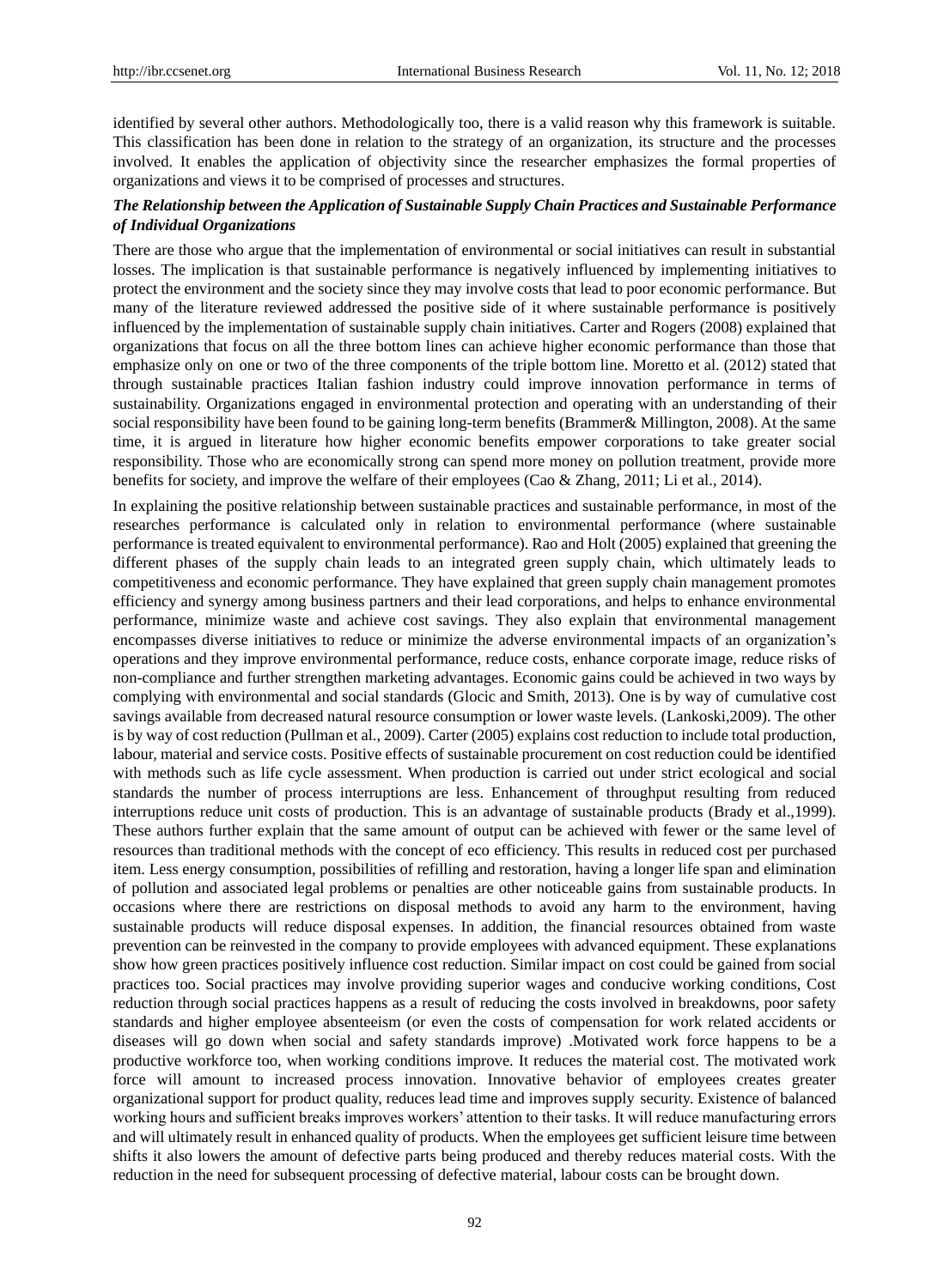## **3. Methodology**

The research strategy of the present study was quantitative. The quantitative design involved elaborating theory, devising hypotheses, selecting a research design, devising measures of concepts, selecting research subjects, administering research instruments and collecting data, processing the collected data and analyzing them using quantitative techniques (Bryman and Bell,2008). In devising the measures of concepts researcher tested and validated the research model, thereby to establish theory for better understanding and predicting the relationship between sustainable supply chain practices and sustainable performance (Sekaran and Bougie, 2012).

The theoretical understanding in this study was that the sustainable performance of a manufacturing firm results from sustainable supply chain practices.

Accordingly, two main constructs; sustainable supply chain practices & sustainable performance were identified in the conceptual domain of the study. Each of these constructs were multidimensional. Sustainable supply chain practices consisted of five dimensions; orientation, continuity, collaboration, risk management and pro-activity (Beske and Seuring, 2014). Sustainable performance had three dimensions; economic performance, social performance and environmental performance (Hubbard 2009).

In analyzing the relationships mentioned above two descriptive hypotheses and a relational hypothesis were developed in this study.

**H1:** The level of sustainable performance is high among individual firms in the apparel manufacturing and exporting industry of Sri Lanka.

**H2:** The level of application of sustainable supply chain practices is high among individual firms in the apparel manufacturing and exporting industry of Sri Lanka.

**H3:** The higher the level of application of sustainable supply chain practices, the higher the level of sustainable performance of individual firms in the apparel manufacturing and exporting industry of Sri Lanka.

## *The Conceptual Model*

A conceptual model shown in Figure 1 was developed by the researcher mainly based on the argument that when an individual member of a supply chain adopts sustainable supply chain practices they can move towards better sustainable performance.



Figure 1. The Conceptual Model of the Study

Sustainable supply chain practices have been discussed in many research studies before. However Beske and Seuring (2014) provided a sound classification of dimensions of the construct. It enabled the researcher to identify sustainable supply chain practices as a multidimensional construct having indicators for each dimension. Law et al. (1998) explained the advantages of having a multidimensional construct. According to them that the dimensions of a multidimensional construct can be conceptualized under an overall abstraction and using the overall abstraction as a representation of the dimensions is theoretically meaningful and parsimonious. Due to this reason, the researcher considered sustainable supply chain practices as a multidimensional construct consisting of the dimensions identified by Beske and Seuring (2014). The sustainable performance of individual organizations also has not been studied as a composite concept in previous studies. Rather, only the individual dimensions of sustainable performance have been taken to reflect sustainable performance rather than taking it as a combination of environmental, social and economic performance. This highlights that the application of the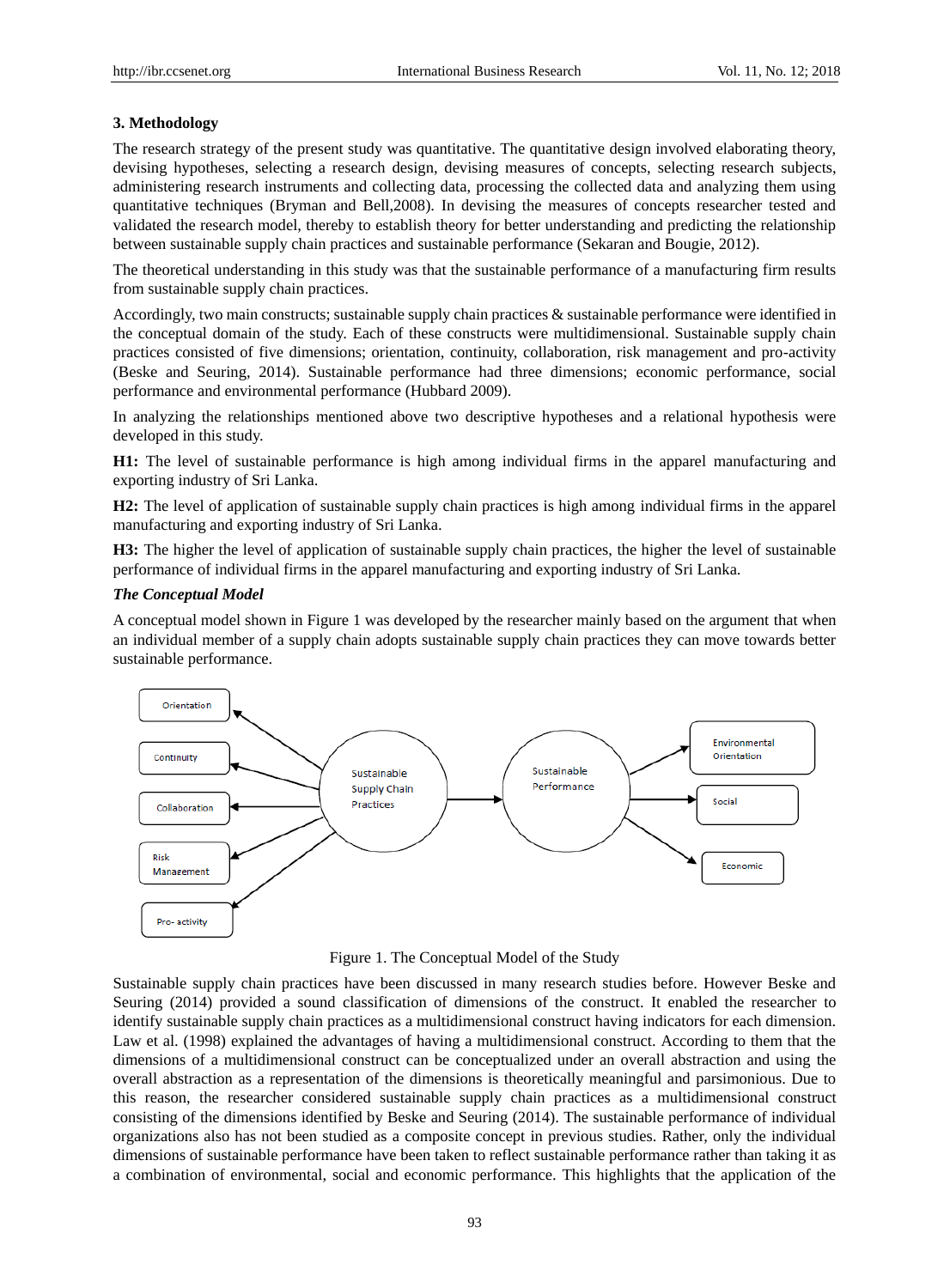Triple Bottom Line approach is not evident in the previous studies in conceptualizing sustainable performance. In the present study sustainable performance was treated as a multidimensional construct consisting of environmental, economic as well as social performance.

Multidimensional nature of the constructs caused both first order constructs and second order constructs to be present in the model. The first order constructs were the dimensions of sustainable supply chain practices (orientation, continuity, collaboration, risk management and pro-activity) and dimensions of sustainable performance (environmental, social and economic). The second order constructs were sustainable supply chain practices and sustainable performance. Indicators were identified for the first order constructs.

In this present study the interest of the researcher was to investigate into the relationship between sustainable supply chain practices and sustainable performance of individual firms in the apparel manufacturing and exporting industry of Sri Lanka. Therefore, the unit of analysis was the organization. The focal entity under analysis was the manufacturer since it had been taken as the main entity of analysis in majority of supply chain management related research (Chen and Paulraj, 2004). "Manufacturer" was identified as an entity that provided a final finished product to anyone of 'distributor', 'retailer', 'logistics provider' or 'consumer'. The reason behind the selection of the apparel manufacturing and exporting industry to represent the sample was that the organizations in this industry operate in the global network where sustainability is a major requirement for survival.

In the analytical domain the constructs had to be translated into measurable variables because these constructs could not be observed and they could only be studied through the indicators that were developed to measure them. Indicators that captured the domain of the constructs were identified through a thorough literature review. Accordingly, there were 05 indicators to measure orientation, 11 indicators to measure continuity, 05 indicators to measure collaboration, 08 indicators to measure risk management and 24 indicators to measure pro-activity. Environmental performance was identified to be having 06 indicators while social performance and economic performance were identified to be having 07 indicators and 11 indicators respectively.

Researcher developed a questionnaire to enable data collection using measurable indicators identified through the literature review. Questions were designed in such a manner that the indicators of all the first order constructs (dimensions) were presented in the form of questions. Participants were asked to respond to the questions related to sustainable supply chain practices using a 5-point Likert scale where 1 denoted "Strongly agree", 2 denoted "Agree", 3 denoted "Neither agree nor disagree", 4 denoted "Disagree" and 5 denoted "Strongly disagree". This scale was expected to pave the way for the calculation of values for sustainable supply chain practices. Questions that were asked to measure the sustainable performance was a benchmarking exercise where the respondent firms were required to place their organizations on a 5 point Likert scale where 1 denoted "Strong positive variations", 2 denoted "Weak positive variations", 3 denoted "No variations", 4 denoted "Weak negative variations" and 5 denoted "Strong negative variations" This scale was intended to make it possible for the calculation of performance values for each dimension of sustainable performance separately and also an aggregate value for sustainable performance (economic performance, social performance and environmental performance). Here the researcher expected the respondent firms to state their level of performance considering industry average as a benchmark.

A pilot test was carried out to collect data to validate and refine the questionnaire before it was administered in the main survey. The pilot testing of the questionnaire was carried out with 35 managers representing apparel manufacturing and exporting firms of Sri Lanka. Through this test of the questionnaire for its psychometric properties, with 35 respondents, validity and reliability of the measurement items were established. At the end of this exercise 30 out of the 53 items that were expected to measure sustainable supply chain practices and 11 out of the 24 items that were expected to measure sustainable performance were found to be reliable and valid. The questionnaire so refined was used in the main study for data collection. Data was collected from 154 respondents. The sample consisted of 109 large, 40 medium and 05 small apparel manufacturing and exporting organizations of Sri Lanka.

Once the data was collected the researcher used both univariate and multivariate techniques to establish the normality of the data set. The psychometric properties of the measures of the constructs was also examined by performing the Confirmatory Factor Analysis (CFA) which is an inherent application of PLS.

The values of the outer loadings of the measurement model representing the estimates for the relationships between the reflective first order latent constructs and their indicators established the unidimensionality of the measures. Having confirmed the unidimensionality, internal consistency and the validity of the measures were assessed. HTMT criteria (Kline, 2011) were used to check for their discriminant validity. This exercise was carried out at first order level as well as second order level (Hair et al., 2014). The values obtained for the factor loadings , Cronbach Alpha values, Composite reliability and Average Variance Extracted matched the threshold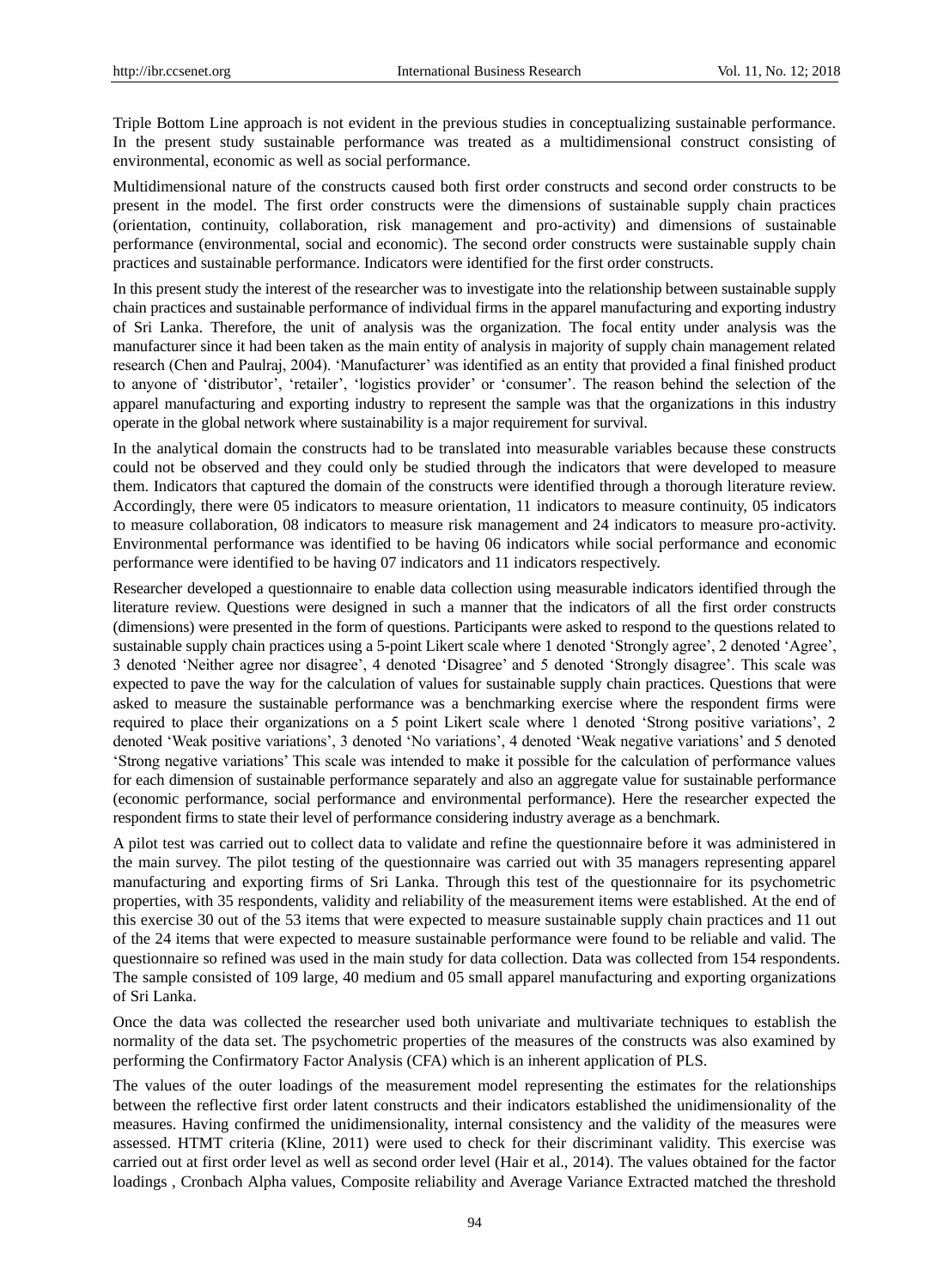values as shown in Table 1. The HTMT ratio below 0.85 also was in support of the discriminant validity of the first order constructs.

As the research involved exploring relationships at a higher level of abstraction, each second order construct (sustainable supply chain practices and sustainable performance) was assessed for their psychometric properties.

Table 1. Factor loadings , Cronbach Alpha values, Composite reliability and Average Variance Extracted of First Order Constructs

| Construct     | Item (Measure)                                                                       | Loading        | Cronbach | <b>CR</b> | AVE   |
|---------------|--------------------------------------------------------------------------------------|----------------|----------|-----------|-------|
|               |                                                                                      |                | Alpha    |           |       |
|               | <b>o1.</b> Top management provides support for reaching                              | 0.815          |          |           |       |
| Orientation   | sustainability in the supply chain.                                                  |                |          |           |       |
|               | <b>o2.</b> Integration of sustainability in the organization's                       | 0.907          |          |           |       |
|               | strategy and strategy formulation.                                                   | 0.847          | 0.884    | 0.920     | 0.743 |
|               | o3. Dissemination and acceptance of sustainability values<br>throughout the company. |                |          |           |       |
|               | o4. Management takes an effort to reward sustainability                              | 0.875          |          |           |       |
|               | measures                                                                             |                |          |           |       |
| Continuity    | con1. Efforts towards maintaining a reasonable quality of                            | 0.837          |          |           |       |
|               | life among supply chain partners                                                     |                |          |           |       |
|               | con2. Engages in supplier development                                                | 0.817          |          |           |       |
|               | con3. Mutually beneficial relationships sharing risks and                            | 0.816          |          |           |       |
|               | profits with partners                                                                |                |          |           |       |
|               | con4. Sharing common goals and structures with suppliers                             | 0.884          | 0.94     | 0.952     | 0.690 |
|               | con5. Valuing trust as an important component                                        | 0.861          | 4        |           |       |
|               | con6. Reducing supplier base to maintain satisfactory                                | 0.756          |          |           |       |
|               | partner                                                                              | 0.832          |          |           |       |
|               | con7. Transparency maintained with partners                                          | 0.834          |          |           |       |
|               | con8. Suppliers are informed of changes to specifications                            | 0.834          |          |           |       |
|               | and product design.<br>con9. Sharing sensitive information with suppliers.           |                |          |           |       |
| Collaboration | col1. Direct involvement of the company with its suppliers                           | 0.967          |          |           |       |
|               | and customers is encouraged in planning and forecasting                              |                | 0.917    | 0.960     | 0.923 |
|               | logistics.                                                                           | 0.954          |          |           |       |
|               | col2. Collaboration maintained with suppliers to enhance                             |                |          |           |       |
|               | sustainability performance.                                                          |                |          |           |       |
| Risk          | r1. Evaluate the acceptability of ingredients and working                            | 0.722          |          |           |       |
| Management    | conditions of supplier firms.                                                        |                |          |           |       |
|               | r2. Exercise informal supplier assessment.                                           | 0.832          |          |           |       |
|               | r3. Standards are specified for the purchase of raw materials.                       | 0.882          |          |           |       |
|               | r4. There is early supplier involvement                                              | 0.907          | 0.937    | 0.949     | 0.728 |
|               | r5. Total quality management practices are implemented.                              | 0.884          |          |           |       |
|               | r6. Pressure groups are involved for their knowledge of                              | 0.856          |          |           |       |
|               | possible risks                                                                       | 0.876          |          |           |       |
|               | r7. Top management focuses on customer quality needs in<br>setting strategy          |                |          |           |       |
| Proactivity   | p1. Aware of stakeholder interests                                                   | 0.814          |          |           |       |
|               | p2. Conduciveness of company environment to employee                                 | 0.921          |          |           |       |
|               | wellbeing and growth is a concern                                                    |                |          |           |       |
|               | p3. Packing material is taken for re-use.                                            | 0.874          |          |           |       |
|               | p4. Involvement in minimizing negative impacts on the                                | 0.943          | 0.951    | 0.960     | 0.750 |
|               | community.                                                                           | 0.756          |          |           |       |
|               | p5. Equitable treatment of employees.                                                | 0.806          |          |           |       |
|               | p6. Employees are empowered on quality issues                                        | 0.941          |          |           |       |
|               | p7. Determine future customer expectations                                           | 0.854          |          |           |       |
|               | p8. Implement Environmental Management Programmes.                                   |                |          |           |       |
| Environmental | env1. No. of environmentally harmful by-products released                            | 0.899          |          |           |       |
|               | env2. Quantity of non renewable energy resources used                                | 0.911          | 0.860    | 0.915     | 0.783 |
| Social        | env3. Toxic discharges to water<br>s1. Wage levels                                   | 0.842<br>0.820 |          |           |       |
|               | s2. Healthcare benefits for employees                                                | 0.809          | 0.879    | 0.912     | 0.675 |
|               | s3. Customer complaints                                                              | 0.812          |          |           |       |
|               | s4. Stakeholder involvement in decision making                                       | 0.783          |          |           |       |
|               | s5. Sponsorship                                                                      | 0.880          |          |           |       |
| Economic      | ec1. Average order fill lead time                                                    | 0.959          |          |           |       |
|               | ec2. Breadth of customer base                                                        | 0.959          | 0.896    | 0.937     | 0.832 |
|               | ec3. Market share                                                                    | 0.811          |          |           |       |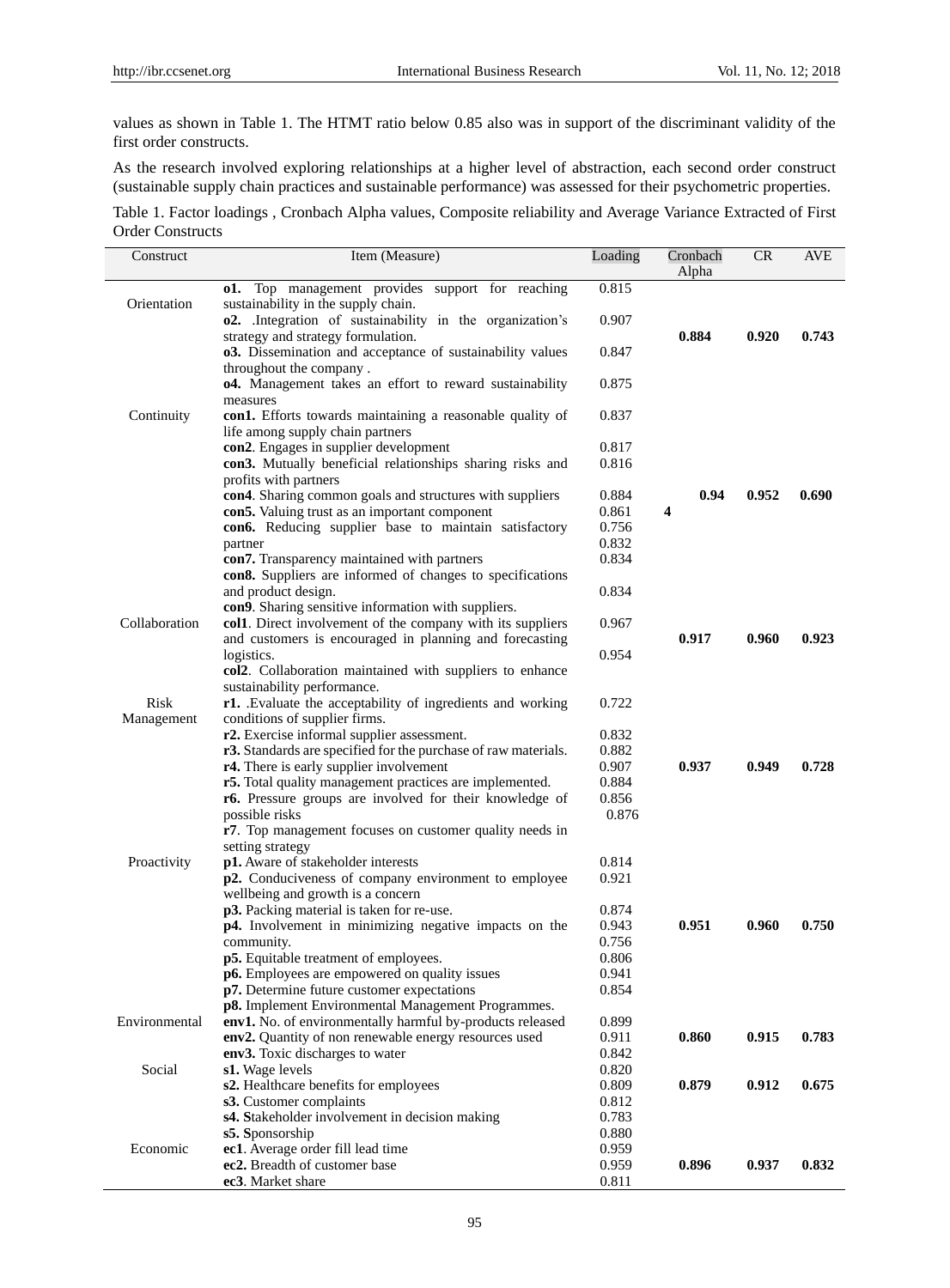The results in Table 2 show the Cronbach Alpha value which established the internal consistency and the values of composite reliability & Average Variance Extracted of the second order model which were above the threshold values providing evidence of convergent validity of higher order constructs too.

Table 2. Psychometric Properties (Internal Consistency and Validity) for Second Order Constructs

| Construct      | Cronbach's<br><b>Alpha</b> | <b>Composite</b><br><b>Reliability</b> | Average<br><b>Variance</b><br><b>Extracted</b><br>(AVE) |  |
|----------------|----------------------------|----------------------------------------|---------------------------------------------------------|--|
| <b>SUSP</b>    | 0.911                      | 0.925                                  | 0.529                                                   |  |
| <b>SUSPRAC</b> | 0.972                      | 0.974                                  | 0.556                                                   |  |
| ______         |                            |                                        |                                                         |  |

#### **4. Findings**

The structural model was assessed to understand the relationship between the second order constructs which provided the main finding of the study. The results revealed that the path coefficient from sustainable supply chain practices to sustainable performance was 0.820. The significance of these values was established through a bootstrapping procedure which revealed that the coefficient was significant since it was well above the threshold value of 1.96. This finding is consistent with the underlying theory and conceptualization of the original model. The original model hypothesized that sustainable supply chain practices contributed positively towards sustainable performance. The result of the model setup with the data collected from the apparel manufacturing and exporting industry of Sri Lanka provided empirical evidence that sustainable supply chain practices contribute positively and significantly to strengthen sustainable performance.

The  $R<sup>2</sup>$  value 0.824 of the endogenous variable, i.e. sustainable performance provides adequate evidence for the predictive accuracy of the model. The model was developed with the data collected from the apparel manufacturing and exporting industry of Sri Lanka. Therefore, it's reasonable to assume that sustainable supply chain practices can explain 82% of a firm"s sustainable performance in the apparel manufacturing and exporting industry of Sri Lanka. The results revealed a  $f^2$ value of 1.718. The Stone Geisser's  $Q^2$  value indicating the predictive relevance of the model was 0.405. These values confirm the relevance of the model to explain the relationship between sustainable supply chain practices and sustainable performance.

The present study also revealed that the items identified as measures (indicators) of the categories (dimensions) of sustainable supply chain practices identified by Beske and Seuring (2014) were true reflectors of those categories. It established that they are suitable to be considered as first order constructs.. The aim of this exercise was to enhance parsimony of the model.

In the present study the researcher identified sustainable performance as a second order construct while taking environmental, social and economic performance as first order constructs to include all indicators of sustainable performance in calculating the sustainable performance of apparel manufacturing and exporting organizations of Sri Lanka. These three first order constructs, proved to be well reflective of sustainable performance giving a composite estimate for sustainable performance.

Through these exercises the present study could develop a sound measurement model with higher order constructs to establish parsimony. The hypothesis that the level of sustainable performance is high among individual firms in the said industry was proved through the one sample t-test. The second hypothesis that the level of application of sustainable supply chain practices is high among individual firms in the said industry was also proved through the One sample t-test. In testing the third hypothesis PLS-SEM, a multivariate analysis technique was used. The path coefficient in the structural model from sustainable supply chain practices to sustainable performance of 0.820 was in proof of this hypothesis. The t-statistic for this coefficient was 20.001 proving the significance of the relationship.

#### **5. Conclusion and Discussion**

#### *5.1 Conclusion*

The results of the present study showed that greater the sustainable supply chain practices adopted the greater was sustainable performance. They met the objectives set out at the beginning of the research, which were to:

- Examine the level of sustainable performance of individual firms in the apparel manufacturing and exporting industry of Sri Lanka where sustainable performance is inclusive of all pillars of the triple bottom line
- Identify how sustainable supply chain practices are adopted by individual firms in the apparel manufacturing and exporting industry of Sri Lanka and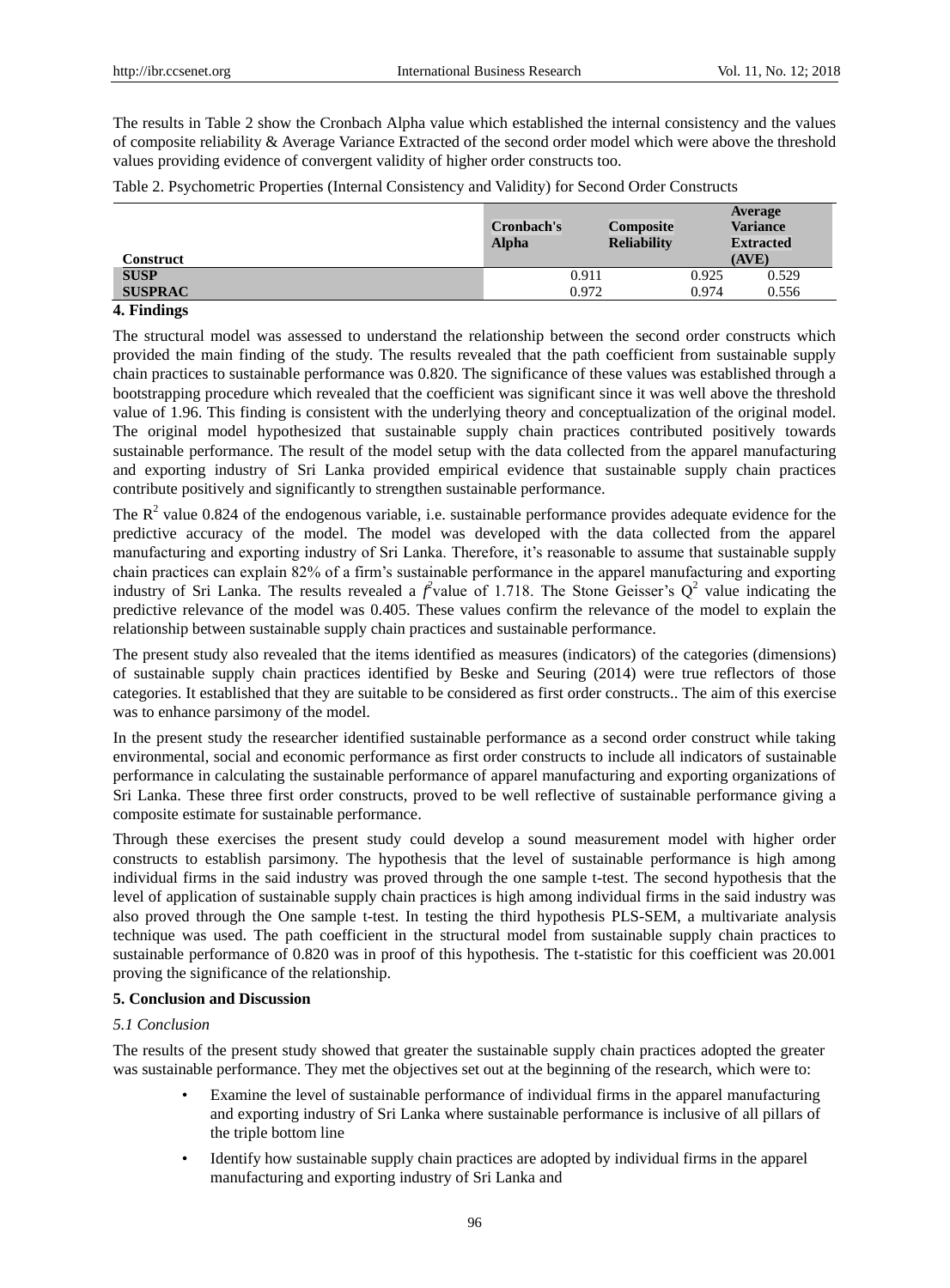Examine the relationship between sustainable supply chain practices and sustainable performance of individual organizations in the apparel manufacturing and exporting industry of Sri Lanka

The results of the one sample t-test showed that sustainable performance of the apparel manufacturing and exporting firms of Sri Lanka remains at a higher level. While achieving the objective of examining the level of sustainable performance of individual firms in the apparel manufacturing and exporting industry of Sri Lanka, the research addressed two existing gaps in literature. One was by identifying the level of sustainable performance of manufacturers in a developing country in Asia. The second was by determining sustainable performance based on all three pillars in measuring sustainable performance.

The results demonstrated that there is a high level of adoption of sustainable supply chain practices in the apparel manufacturing and exporting industry of Sri Lanka. While achieving the objective of identifying how sustainable supply chain practices are adopted by individual firms in the apparel manufacturing and exporting industry of Sri Lanka researcher addressed two existing gaps in literature. One was by way of identifying the sustainable practices in a developing country in Asia. Second, was by way of validating the measures of sustainable supply chain practices at a higher level of abstraction.

The PLS analysis showed that in the apparel manufacturing and exporting industry of Sri Lanka sustainable supply chain practices lead to sustainable performance. This finding adds to the sustainable supply chain management literature a new finding in relation to a developing country in Asia which has not been studied before. The results complement a number of recently published studies in the developed nations in the Western world and extend the research into new areas.

#### *5.2 Discussion*

# *The Level of Sustainable Performance of Individual Firms in the Apparel Manufacturing and Exporting Industry of Sri Lanka.*

Since sustainable performance has become a major determinant of the competitive advantage of apparel exporting firms in the global apparel industry , it is not surprising to see the firms maintain high levels of sustainable performance. As far as the performance in relation to the three different pillars was concerned, the emphasis on social performance of the apparel exporting firms of Sri Lanka was relatively higher than on the other two pillars. This was quite different from the explanation of Seuring (2011) which says that across a range of studies it was observed that environmental and social standards serve as minimum requirements which have to be fulfilled to stay in the market while orders are won against economic performance, i.e. product-and delivery-related criteria, measured in conventional terms such as quality, speed and dependability of deliveries, flexibility in volume and product changes and resulting costs. Researcher prefers to attribute this difference in the composition of sustainable performance in the apparel manufacturing and exporting industry of Sri Lanka from that of the literature (more emphasis on social performance), to the cultural and ethical aspects in the contextof sustainability in supply chain management as referred to in the Editorial of the Journal of Cleaner Production (2008).

In many research studies sustainable performance is attributed to environmental performance. However, sustainability not only includes environmental performance, but also the social as well as economic performance of the manufacturer. The sustainable performance of an organization needs to be judged from its ability to earn economic returns while protecting the natural environment and the society at large. The importance of multi-dimensional assessment frameworks in coping with stakeholder pressure has been identified by Varsei et al. (2014). According to the explanation of Figgie et al. (2002) economic transactions do not reflect a total picture of environmental and social scarcities.But the sustainable performance of any organization involves not only economic performance but also social performance. As a result, measuring sustainable performance only in terms of economic performance does not provide a clear picture of an organization"s sustainable performance. This creates a need for a multi-dimensional framework to measure sustainable performance. This view has been further established by Hanifan et al. (2012) when they say that companies will need to look into ways of reflecting the results of sustainable practices in assessing the total cost of an economic activity. This is the Triple Bottom Line approach in measuring sustainable performance introduced by Elkington in the year 1998. The argument presented by the supporters of the Triple Bottom Line approach (TBL) is that overall fulfillment of objectives to stakeholders should be measured, calculated, audited and reported (Norman and Mc Donald, 2003; Seuring and Muller, 2008; Varsei et al., 2014; Reefke and Trocchi, 2013; Svensson, 2007). They believe that, if ethical business practices and social responsibility are important functions of corporate governance and management, then tools need to be developed to make it transparent tomanagers, shareholders and other stakeholders how well it is performing in that regard. In the words of these supporters the TBL approach defines a company"s ultimate worth in financial, social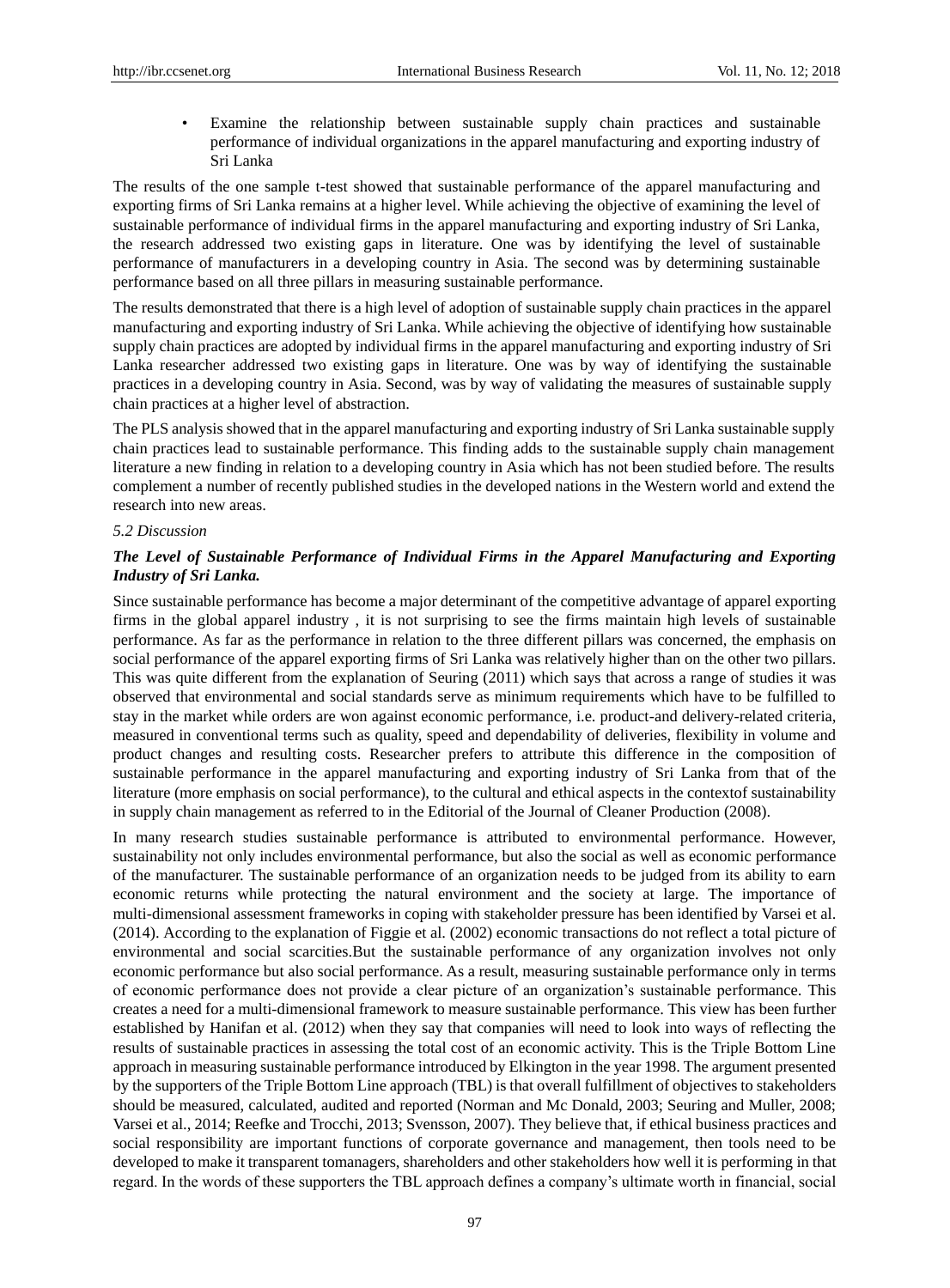and environmental terms. This view of addressing the additional bottom lines is supported with a measurement claim, whereby they say that TBL approach is easy to apply since objective measures are available to quantify social and environmental performance. At the same time there are those who argue that social performance and environmental performance cannot be quantified. The argument is that although measures of financial performance provides a net result after deducting the expenses from the revenue, the measurement of social and environmental performance does not enable such calculation. However, still they admit the fact that these two bottom lines of performance can be quantified thus making it possible to incorporate them in the calculation of sustainable performance. At the same time, the need for appropriate mechanisms to suit the type of performance has been raised in literature (Norman and Mc Donald, 2003), mainly in relation to social performance. An alternative mechanism that is used in the measurement of social and environmental performance is where one firm"s social performance is compared against the other organizations in the industry, through a benchmarking exercise. The criticisms against the TBL approach to identifying sustainable performance as an aggregate measure have been addressed through this exercise (Hubbard,2009; Varsei et al., 2014; Norman and Mc Donald, 2003). The present study adopted this benchmarking exercise to obtain responses for sustainable performance. The perceptual evaluation of the respondents on their own performance was rated based on a comparison of the firm"s performance against industry average, as the benchmarking exercise. If a firm perceived that it performed very much better than this average they rated themselves as "strong positive variations" with a score of "1" on the Likert scale. If they perceived their performance to be better than the industry average but not very much ahead then they rated themselves as 'weak positive variations' with a score of '2' on the Likert scale. If they found their performance in par with other competitors, they rated themselves as "no variations" with a score of "3" on the Likert scale. If the performance was found to be below average, then the rating was for "weak negative variations" or 'strong negative variations' with scores of '4' or '5' on the Likert scale respectively.

The TBL approach is appreciated for the transparency it provides in reporting the information about performance. Pava (2007) states that TBL approach is a step in the right direction putting the notion of accountability back into accounting. The author identifies that it is derived from a more ethically defensible theory of the firm than traditional annual report which solely emphasizes on profit maximization for shareholders. Therefore, the TBL could be justified as a proper approach for the calculation of sustainable performance and the present study believed the use of TBL is important irrespective of the criticisms against it. The performance related to all three dimensions of sustainable performance, i.e. environmental performance, social performance and economic performance were therefore considered as the dimensions in arriving at an aggregate value for sustainable performance of apparel manufacturing and exporting organizations of Sri Lanka.

However, there is a very poor level of acceptance of the claim that sustainable performance can be identified as an aggregate figure of the performance in the three bottom lines. The reason for the lack of availability of a composite measure of sustainable performance in literature may be the reason for lack of support for the aggregate claim of the TBL, by many researchers. Although Gimenez et al. (2012) identify sustainable performance in terms of the three bottom lines they have not arrived at an aggregate measure. Therefore, one of the objectives of the research was to address this gap in literature. In the present study an avenue through the methodology was identified to incorporate all the three pillars in the measurement of sustainable performance. Sustainable performance was considered as a higher order factor. The individual three pillars of performance were considered as dimensions of sustainable performance to be represented by first order factors. This enabled the calculation of an aggregate measure for sustainable performance in the structural model.

Out of the 24 items that were identified from the literature review to measure sustainable performance using all three pillars of the triple bottom line only11 were identified by the apparel manufacturing and exporting industry of Sri Lanka to reflect their own sustainable performance. The measures of environmental and economic performance that they perceived to be not represented by the construct would have been those that were not directly related to their industry because the measures identified from literature were not specific to the apparel industry. The fact that there are possibilities of context specific variations in the measurement items is explained by Clift (2003) when he explains that although general indicator frameworks can be developed , it is commonly agreed that indicators need to be established on a sector-by-sector or even case-by-case basis. This could be clearly seen in relation to the measures of environmental performance. The items that were dropped from the questionnaire such as Carbon Monoxide emissions were not directly related to the apparel industry. Items such as number of accidents is not a measure that is highly relevant to the apparel industry.

However, there were reasons to believe that the practices they selected were not solely based on the industry, but their national culture too may have played a role, as highlighted in the Editorial of the Journal of Cleaner Production (2008). This was reflected in the items that the respondents selected as those that were used in the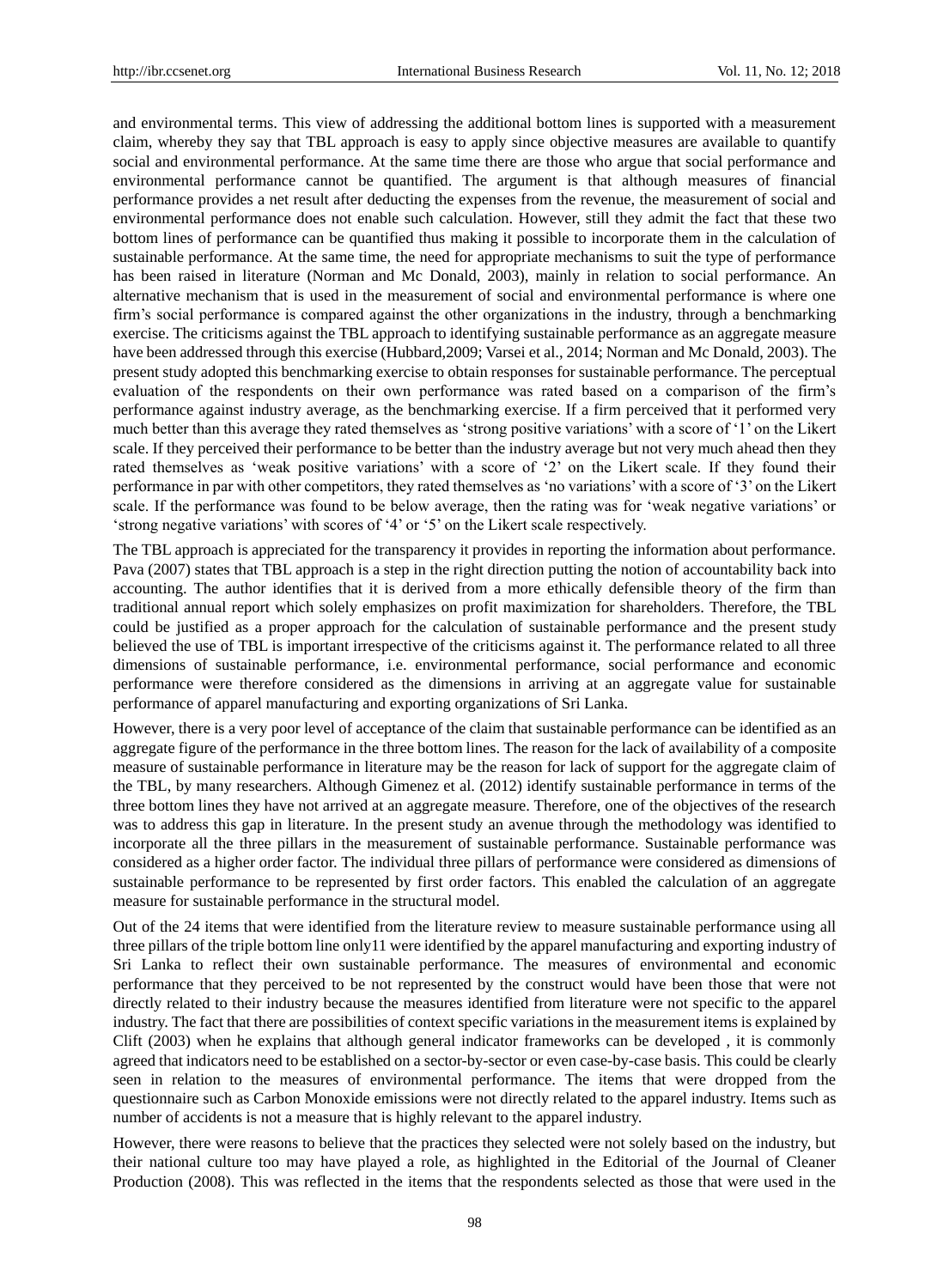measurement of sustainable performance. Five out of the seven measures of social performance that were stated in literature were identified by the respondents too, as the measures that were used in measuring social performance. Comparatively only 3 out of 6 items and 3 out of 11 items stated in literature were considered by respondents as measures of their own environmental performance and economic performance respectively. This reflects the importance assigned to the responsibility towards the society by the respondents. Thepath model also shows that social performance is the dimension which is explained the most, by sustainable performance (0.749). When the performance statistics for the 154 apparel exporting firms of Sri Lanka were examined carefully in detail, the researcher realized that the respondent firms find them performing better socially when compared to the other dimensions of performance with a mean value of 1.68. Their perceptual evaluation of the statements show that they agree that their environmental performance was better than economic performance when compared with the industry average. This finding differs from those of many other research studies. As stated above, Seuring (2011) says that across a range of studies it was observed that environmental and social standards serve as minimum requirements which must be fulfilled to stay in the market while orders are won against economic performance. Poor environmental performance of developing countries has also been identified b[y Nnorom and Osibanjo \(](https://www.sciencedirect.com/science/article/pii/S0921344908000165#!)2008), in a study on e-waste of developing countries. An Extended Producer Responsibility (EPR) has been suggested through this research, as a remedy to get the manufacturers more involved in environmental performance.

# *Sustainable Practices Adopted by Individual Firms in the Apparel Manufacturing and Exporting Industry of Sri Lanka*

With the statistics obtained from the quantitative analysis a high level of application of sustainable practices could be observed in the apparel manufacturing and exporting industry of Sri Lanka.

The mean value of the responses for the adoption of sustainable supply chain practices in the apparel exporting industry of Sri Lanka was 1.81. This was an indication of the adoption of sustainable supply chain practices in the apparel exporting industry of Sri Lanka at a considerable level. The descriptive statistics helped in understanding the types of practices adopted and their level of adoption in detail. As discussed in previous chapters, sustainable supply chain practices can be exercised by way of orientation, continuity, collaboration, risk management and proactivity (Beske and Seuring, 2014). This classification of sustainable practices could be identified as addressing the internal measures and external measures of making supply chains sustainable. While orientation, risk management and pro-activity could be recognized as internal measures, continuity and collaboration could be identified as external measures. This showed similarities to the frameworks of supply chain initiatives used by Brito et al. (2008) and Gimenez et al. (2012) in their studies. Their classification of initiatives broadly as internal organization and external organization, provide a clear distinction of the focus of different practices. According to Brito et al. (2008) internal organization is related to the means of achieving product and/or process innovation by using the recent technological development and high skilled labour in the organization"s operations to suit sustainability. External organization is related to better management of relationships towards sustainability. The classification of practices by Schaltegger and Burritt (2014) identified the application of sustainable practices along the supply chain in terms of risks and opportunities. According to them this involves practices aimed at eliminating existing and potential problems at production sites and suppliers" vs realizing sustainability driven product designs. The practices addressed through orientation, continuity, collaboration, risk management and pro-activity are similar in nature. Under these dimensions suggested by Beske and Seuring (2014), 53 items were identified to measure sustainable practices. When the apparel exporting firms of Sri Lanka were asked to respond to a questionnaire containing these items there were only 30 items that they considered as representative of sustainable practices, indicating that those were the practices in existence in the apparel manufacturing and exporting industry of Sri Lanka. This poses a reasonable question for the researcher as to whether the sustainability practices have been carried out just in terms of compliance or whether the practitioners are committed towards implementing sustainable practices. Brito et al. (2008) explain that the leaders of sustainable performance are moving beyond sustainability as merely a compliance issue or even an exercise in risk management. Rather they identify opportunities for business improvement through sustainable initiatives. A closer look at the items that were deleted from the questionnaire show that majority of them represent pro-activity related practices which were identified very important by Klassen and Whybark (1999). The proactive measures that are already in practice in the apparel manufacturing and exporting industry of Sri Lanka too, are focused more on the employees and the consumers rather than the products and processes. This also indirectly implies of more of a "compliance" rather than committed involvement.

Descriptive statistics further showed clearly that the sustainable practices related to continuity and collaboration which involved more interaction with other partners of the supply chain (external organization) are relatively high with mean values of 1.78 and 1.79 respectively. Risk management was also practiced at a considerably higher level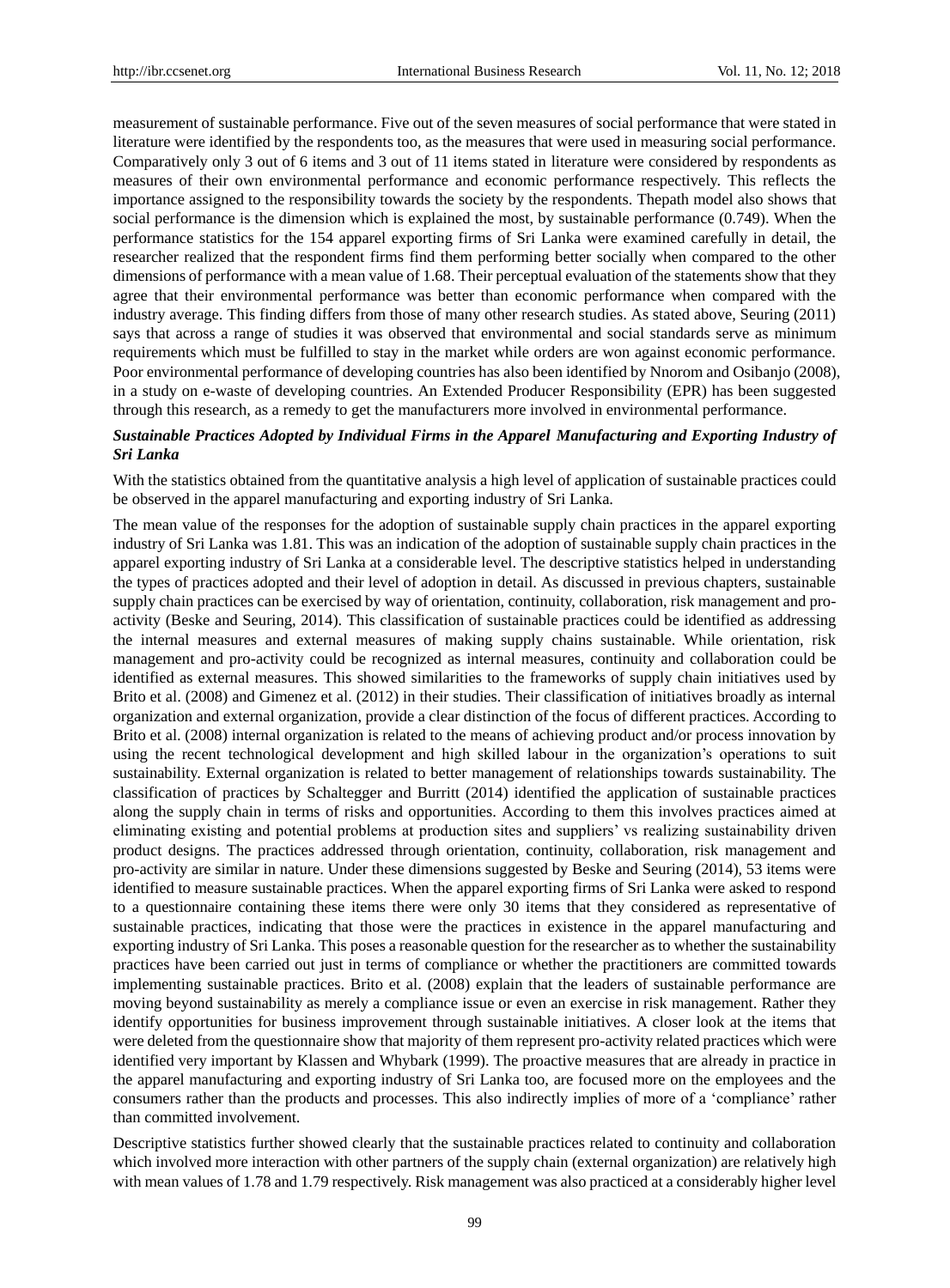with a mean value of 1.81. According to the descriptive statistics proactivity is the next dimension of sustainable practices that the firms have focused more with a mean of 1.80. However, an important observation regarding the sustainable practices of apparel manufacturing and exporting firms of Sri Lanka was the relatively low importance attached to the orientation towards sustainability. Orientation is important to inculcate a sustainability culture within the organizations. Then only will the practices last for long. However, from the nature of practices that have been adopted it indicates that they have just been focusing more on the structural and operational means of ensuring sustainability than focusing on the strategy. Pagell and Wu (2009) stress the importance of integrating sustainability goals, practices and cognitions into day-to-day supply chain management. They emphasize that the responsibility for sustainability cannot be given to a separate entity within the organization. It must be a part of everyone"s job, starting with top management. However, through the interviews conducted with the managers of the apparel exporting firms the researcher could not notice an interest more than an adherence to a legal requirement. An interest in maintaining sustainable operations as an inbuilt philosophy directed at sustainability was not revealed through the interviews. Schaltegger and Burritt (2014) clearly state that sustainability needs to be much more than a box ticking exercise though many companies still appear to believe that simply communicating their carbon management information to the outside world will suffice.

The above said findings of the present study were like that of Moretto et al. (2012) where a stronger attention to supply chain-oriented practices were placed despite product-oriented ones. The national culture also may have influenced the emphasis to be more on relationship-oriented practices, as highlighted in the Editorial of the Journal of Cleaner Production (2008).

Ninety percent ( 90% ) of the sustainable practices related to external parties, involved interaction with suppliers. This indicated that the manufacturing firms consider the sustainability of their suppliers important. This was a justification for the significance of the present study. The rationale for hypothesizing the relationship between sustainable supply chain practices and sustainable performance as a positive outcome of relational exchanges with suppliers, was also established through this finding.

# *The Impact of Sustainable Supply Chain Practices on SustainablePerformance of Individual Firms in the Apparel Manufacturing and Exporting Industry of Sri Lanka.*

Although many research studies have understood that sustainable supply chain practices will lead to sustainable performance very less emphasis has been placed on this in Asia. No studies have focused on developing countries. The fact that sustainable supply chain management is challenging due the cultural and political differences in countries with often unstable political and socio- economic conditions has been highlighted by Beske et al. (2008) emphasizing the need to focus on many countries. Therefore, high levels of sustainable practices and sustainable performance cannot always be expected to result in a positive relationship between sustainable practices and sustainable performance as suggested in literature.

In the previous research studies sustainable performance has not been identified as an aggregate measure. Hence the individual dimensions of sustainable practices have been related with those of sustainable performance. Gimenez et al. (2012) explain that internal and external sustainable initiatives bring different results towards the sustainable performance. According to their findings internal measures contribute more towards sustainable performance. Environmental measures were found to improve sustainable performance while social measures were found to be negatively influence sustainable performance. In the present study individual dimensions of sustainable supply chain practices were not related with the individual dimensions of sustainable performance. However, they were related with one another as second order constructs.

This relationship was found to be positive and significant. Within sustainable supply chain practices, the composition of external practices was high. Among the internal practices too the focus on social aspects was high. Therefore, the findings of the present study show no evidence of proof of the negative relationship of social measures towards sustainable performance. This finding is against that of Gimenez et al. (2012).

However, the results of the study conducted by Rao and Holt (2005) provide evidence that support the findings of the present study. They claim that supplier management is also identified important in achieving environmental performance of the manufacturer as well as an improvement in other two bottom lines. Further they explain that many enterprises closely collaborated with their suppliers to fulfill the requirements of the environmental legislations, organize environmental activities such as providing environmental awareness seminars and technical advice to suppliers. These could be identified similar to the practices adopted by apparel manufacturing and exporting organizations of Sri Lanka in relation to their suppliers.

As stated in the social capital theory (Lin ,2002) the relationships help build up cognitive, structural and relational capital which ultimately lead to better outcomes through the relationships. The findings of the present study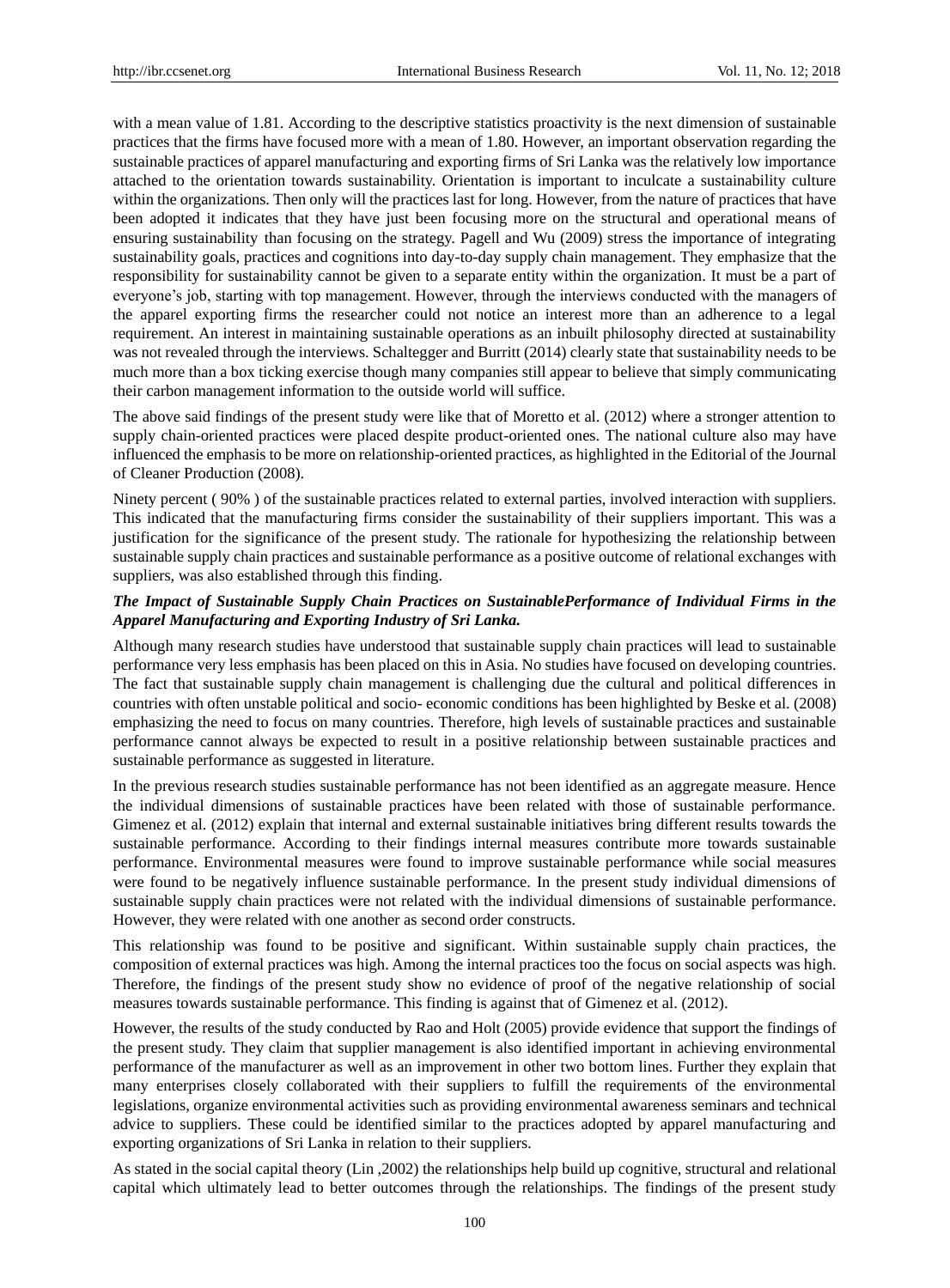established this logic in relation to the apparel manufacturing and exporting industry of Sri Lanka. One may argue that how could the outcomes of the sustainable practices attributed, to relations with supply chain partners/suppliers? The sustainable supply chain practices show a considerable involvement of suppliers towards sustainable practices. In such a scenario researcher believes it is reasonable to attribute the positive sustainable performance resulting from sustainable supply chain practices, to the relational outcomes of supplier relationships.

The favourable outcomes of successful engagement with their suppliers are identified in literature as, evolving procurement strategies, moving from compliance to performance improvement and building on communication for better decision making. The evolving procurement strategies encourage suppliers to adhere to sustainable practices if they are to continue their contracts with the manufacturers (Seuring and Muller,2008). Apple for example, conducts on-site audits and make sure that suppliers comply with thecode of conduct. In the event of a violation a preventive action plan need to be implemented within 90 days. Moving from compliance to performance improvement the manufacturers can encourage their suppliers to achieve joint benefits by complying with the expected standards. Tata Steel encourages entrepreneurs from disadvantageous communities in India to become suppliers through a combination of local training initiatives and helping with working capital, as well as by giving them preference over larger multinationals provided that certain standards are met. Through building on communication for better decision-making wo\manufacturers can explore new business models. Seuring and Muller (2008) argue that the more the emphasis is placed on supplier development, the more are the win-win situations along supply chain.

#### **6. Implications of the Study**

The managerial implications of the present study could be identified in relation to sustainable practices. Given the competition in the global apparel industry and the stakeholder demands many companies and practitioners are concerned about gaining a competitive advantage through sustainable operations. This study provides evidence that the firm"s level of adoption of sustainable practices will have an impact on its sustainable performance. The research findings show that the individual organizations in the apparel manufacturing and exporting industry of Sri Lanka show a keen interest on adopting sustainable practices in their operations. But these practices are only a few from a long list of practices that were discussed in literature as sustainable supply chain practices. Many items that were identified as pro-active practices were not considered in the main questionnaire since they were dropped at pilot testing. The managers need to be aware and look at the possibilities of adopting such practices in the apparel manufacturing and exporting industry of Sri Lanka since finally the products are offered to the countries in which they are valued and practiced.

The lack of sustainable orientation was a finding that should draw the attention of managers. It is generally understood that good managers create reward systems that link wanted behaviors to outcomes employees" value. The individual employees need to be trained in sustainability (Starik and Rands 1995), and then given incentives to follow through (Daily and Huang 2001). Such linkages provide employees the incentives to pursue sustainability goals along with more traditional goals such as quality improvements. Without these incentives employees are likely to continue pursuing only traditional goals (Handfield et al., 2001).

## **References**

- Beske, J. P., [Johnson, M](http://www.emeraldinsight.com/author/Johnson%2C+Matthew+Phillip). P., & [Schaltegger, S](http://www.emeraldinsight.com/author/Schaltegger%2C+Stefan). (2015). 20 years of performance measurement in sustainable supply chain management – what has been achieved? *Supply Chain Management: An International Journal*, *20*(6), 664-680. Retrieved from https:// [www.emeraldinsight.com](http://www.emeraldinsight.com/)
- Beske, P., & Seuring, S. (2014). Putting Sustainability into Supply Chain Management. *Supply Chain Management: An International Journal*, *19*(3), 322-331. https://doi.org/10.1108/SCM-12-2013-0432
- Brady, K., Henson, P., & Fava, J. A. (1999). Sustainability, Eco-efficiency, Life-cycle Management, and Business Strategy. *Environmental Quality Management*, *8*(3), 33-41. https://doi.org/10.1002/tqem.3310080305
- Brammer, S., & Millington, A. (2008). Does it pay to be different? An analysis of the relationship between corporate social and financial performance. *Strategic Management Journal*, *29*(12), 1325-1343. https://doi.org/10.1002/smj.714
- Brito, M. [P., Corinne, C., & Blanquart, C](https://www.sciencedirect.com/science/article/pii/S0925527308000480#!). M. (2008). Towards a Sustainable Fashion Retail Supply Chain in Europe: Organization and Performance. *International Journal of Production Economics, 114*(2), 534-553. https://doi.org/10.1016/j.ijpe.2007.06.012
- Bryman, A., & Bell, E. (2012). *Business Research Methods*. 3rd ed. London: Oxford University Press.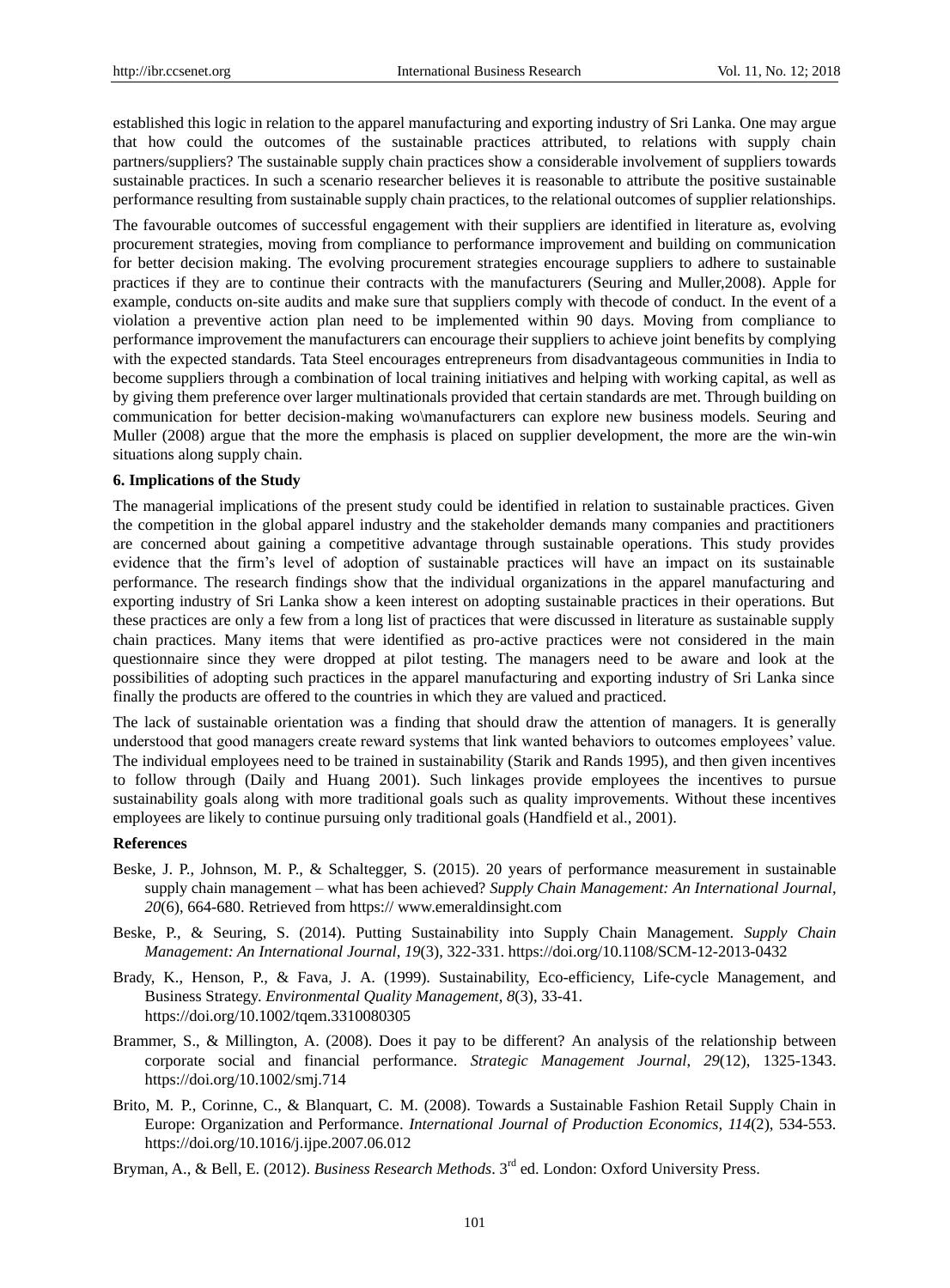- Cao, M., & Zhang, Q. (2011). Supply chain collaboration: Impact on collaborative advantage and firm performance. *Journal of Operations Management*, *29*(3), 163-180. https://doi.org/10.1016/j.jom.2010.12.008
- Carter, C. R. (2005). Purchasing Social Responsibility and Firm Performance: The Key Mediating Roles of Organizational Learning and Supplier Performance. *International Journal of Physical Distribution & Logistics Management*, *35*(3), 177-194. https://doi.org/10.1108/09600030510594567
- Carter, C. R., & Rogers, D. S. (2008). A Framework of Supply Chain Management: Moving toward New Theory. *International Journal of Physical Distribution and Logistics Management, 38*(5), 360-387. https://doi.org/10.1108/09600030810882816
- Chen, I. J., & Paulraj, A. (2004). Towards a Theory of Supply Chain Management: The Constructs and Measurements. *Journal of Operations Management*, *22,* 119-150. https://doi.org/10.1016/j.jom.2003.12.007
- Cruz, J. M., & Matsypura, D. (2009). Supply Chain Networks with Corporate Social Responsibility through Integrated Environmental Decision-making. *[International Journal of Production Research](http://www.tandfonline.com/toc/tprs20/current)*, *27*(3), 621-648. https://doi.org/10.1080/00207540701513901
- Daily, B. F., & Huang, S. C. (2001). Achieving sustainability through attention to human resource factors in environmental management. *International Journal of Operations & Production Management*, *21*(12), 1539-1552. https://doi.org/10.1108/01443570110410892
- Editorial (2008). Sustainability and Supply Chain Management- An Introduction to the Special Issue, *Journal of Cleaner Production*, *16,* 1545-1551. Available from: [www.sciencedirect.com](http://www.sciencedirect.com/)
- Elkington, J. (1998). Accounting for the Triple Bottom Line. *Measuring Business Excellence*, *2*(3), 18-22. https://doi.org/10.1108/eb025539
- Figge, F., Hahn, T., Schaltegger, S., & Wagner, M. (2002). The sustainability balanced scorecard–linking sustainability management to business strategy. *Business Strategy and the Environment*, *11*(5), 269-284. https://doi.org/10.1002/bse.339
- Glocic, S. L., & Smith, C. D. (2013). A Meta-Analysis of Environmentally Sustainable Supply Chain Management Practices and Firm Performance". *Journal of Supply Chain Management, 49*(1), 78-87. https://doi.org/10.1111/jscm.12006
- Hair (Jr.), J. F., Hult, G. T. M., Ringle, C. M., & Sardtedt, M. (2014). *A Primer on Partial Least Squares Structural Equation Modelling (PLS-SEM)*, [pdf] USA: SAGE Publications. Retrieved from https://books.google.lk
- Handfield, R. B., Melnyk, S. A., Calantone, R. J., & Curkovic, S. (2001). Integrating environmental concerns into the design process: the gap between theory and practice. *IEEE transactions on Engineering Management*, *48*(2), 189-208. https://doi.org/10.1109/17.922478
- Hanifan, G. L., Sharma, A. E., & Mehta, P. (2012). Why a sustainable supply chain is good business? *Outlook*, *3*, 1-7.
- [Hollos, D., B](http://www.tandfonline.com/author/Hollos%2C+Daniel)lome, C., & Foerstl, [K. \(2012\).](http://www.tandfonline.com/author/Foerstl%2C+Kai) Does Sustainable Supplier Co-operation Affect Performance? Examining Implications for the Triple Bottom Line", *International Journal of Production Research, 50*(11), 2968-2986. https://doi.org/10.1080/00207543.2011.582184
- Hubbard, G. (2009). Measuring Organizational Performance: Beyond the Triple Bottom Line". *Business Strategy and the Environment, 18,* 177-191. https://doi.org/10.1002/bse.564
- Klein, R., & Rai, A. (2009). Interfirm Strategic Information Flows in Logistics Supply Chain Relationships. *MIS Quarterly, 33*(4), 735-762. https://doi.org/10.2307/20650325
- [Lankoski, L](http://journals.sagepub.com/author/Lankoski%2C+Leena). (2009). [Differential Economic Impacts of Corporate Responsibility Issues.](http://journals.sagepub.com/doi/pdf/10.1177/0007650307306635) *Business and Society*, *48*(2), 206-224. https://doi.org/10.1177/0007650307306635
- Law, K. S., Wong, C. S., & Mobley, W. H. (1998). Toward a Taxonomy of Multidimensional Constructs. *The Academy of Management Review*, *23*(4), 741-755. https://doi.org/10.5465/amr.1998.1255636
- Lehtonen, M. (2004). The environmental–social interface of sustainable development: capabilities, social capital, institutions. *Ecological [Economics, 4](https://www.sciencedirect.com/science/journal/09218009)9*(2), 199-214. https://doi.org/10.1016/j.ecolecon.2004.03.019
- [Li, Y., Z](https://www.sciencedirect.com/science/article/pii/S0263237314000371#!)hao, X.[, Shi, D., &](https://www.sciencedirect.com/science/article/pii/S0263237314000371#!) Li, X. (2014). Governance of Sustainable Supply Chains in the Fast Fashion Industry. *[European Management Journal](https://www.sciencedirect.com/science/journal/02632373)*, *32*[\(5\), 8](https://www.sciencedirect.com/science/journal/02632373)23-836. https://doi.org/10.1016/j.emj.2014.03.001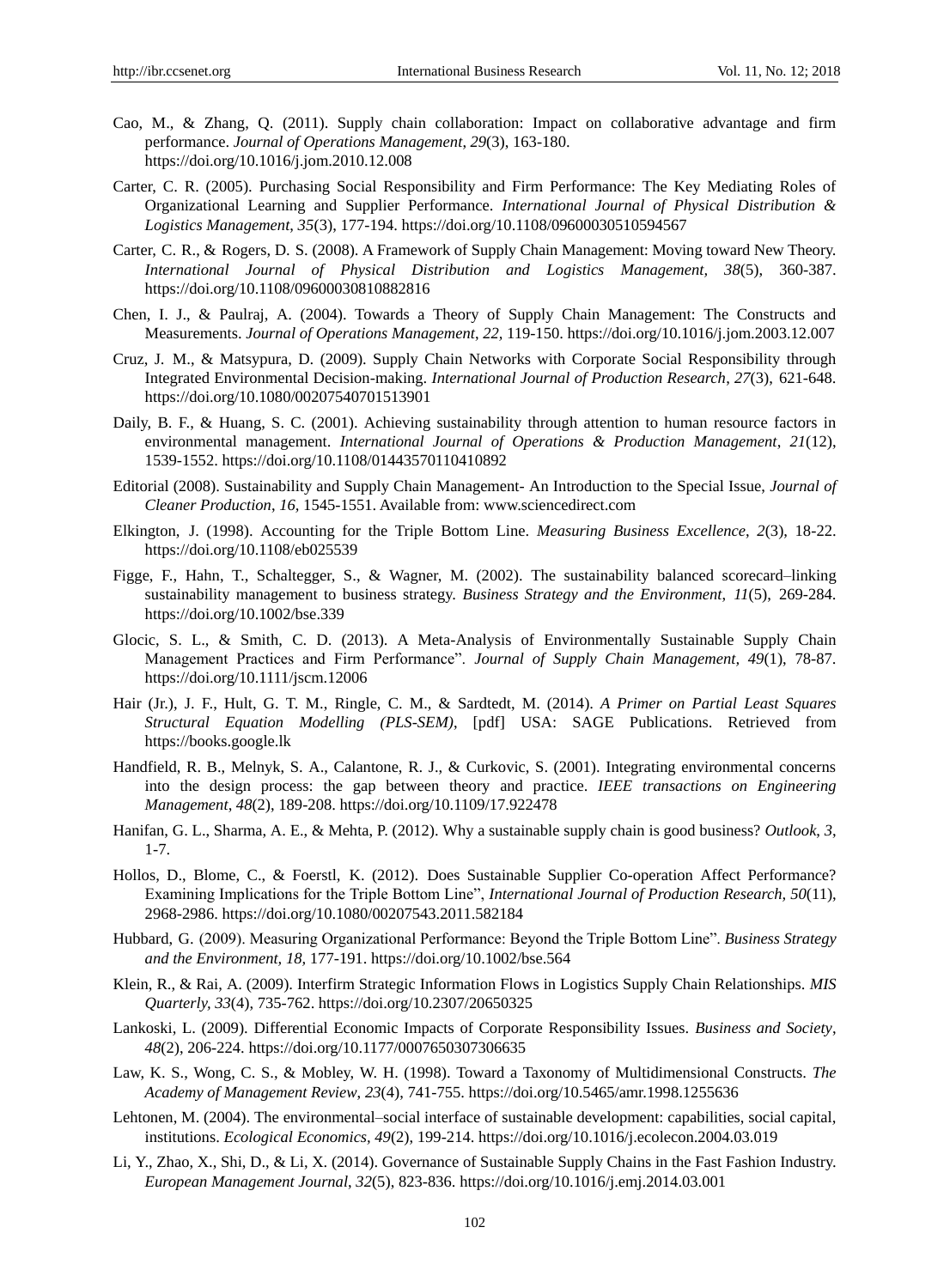- Lin, N. (2002). *Social Capital: A Theory of Social Structure and Action,* [pdf] New York: Cambridge University Press. Retrieved from [https://books.google.lk](https://books.google.lk/)
- Markley, M., & Davis, L. (2007). Exploring Future Competitive Advantage Through Sustainable Supply Chains. *International Journal of Physical Distribution and Logistics Management, 37*(9), 763-774. https://doi.org/10.1108/09600030710840859
- Mejías, A. M., & Pardo, J. E. (2013). International Conference on Industrial Engineering and Industrial Management - XVII Congreso de Ingenier á de Organización. pp.59-66
- [Moretto, A](https://www.sciencedirect.com/science/article/pii/S0925527311002659#!)., Laura, M., [Caniato, F](https://www.sciencedirect.com/science/article/pii/S0925527311002659#!)., Danese, P.[, Caridi, M](https://www.sciencedirect.com/science/article/pii/S0925527311002659#!)., Spina, G., … Sianesi, A. (2012). Sustainability in the Fashion Supply Industry: An Important Source of Supply Chain Innovation. In: *Annual Academic Sessions of Decision Sciences Institute*, 75701-755012. Retrieved from http://research.allacademic.com
- Norman, W., & MacDonald, C. (2004). Getting to the bottom of "triple bottom line". *Business Ethics Quarterly*, *14*(2), 243-262. https://doi.org/10.5840/beq200414211
- Pagell, M., & Wu, Z. (2009). Building a More Complete Theory of Sustainable Supply Chain Management Using Case Studies of Exemplars. *The Journal of Supply Chain Management*, *45*(2), 37-56. https://doi.org/10.1111/j.1745-493X.2009.03162.x
- Pava, M. L. (2007). A response to "getting to the bottom of 'triple bottom line"". *Business Ethics Quarterly*, *17*(1), 105-110. https://doi.org/10.5840/beq200717116
- Pullman, M. E, Maloni, M. J., & Carter, C. R. (2009). Food for thought: Social Versus Environmental Sustainability Practices and Performance Outcomes. *Journal of Supply Chain Management*, *45*(4), 38-54. https://doi.org/10.1111/j.1745-493X.2009.03175.x
- Rao, P., & Holt, D. (2005). Do Green Supply Chains Lead to Competitiveness and Economic Performance? *International Journal of Operations and Production Management*, *25*(9), 898-916. https://doi.org/10.1108/01443570510613956
- Reefke, H., & Trocchi, M. (2013). Balanced scorecard for sustainable supply chains: design and development guidelines. *International Journal of Productivity and Performance Management*, *62*(8), 805-826. https://doi.org/10.1108/IJPPM-02-2013-0029
- Schaltegger, S., & [Burritt,R. \(](http://www.emeraldinsight.com/author/Burritt%2C+Roger)2014). Measuring and Managing Sustainability Performance of Supply Chains: Review and Sustainability Supply Chain Management Framework. *Supply Chain Management: An International Journal*, *19*(3), 232-241. https://doi.org/10.1108/SCM-02-2014-0061
- Sekaran, U., & Bougie, R. (2012). *Research Methods for Business-A Skill Building Approach*, 5<sup>th</sup> ed. India: Wiley India (Pvt.) Ltd.
- Seuring, S. (2011). Supply chain management for sustainable products insights from research applying mixed methodologies. *Business Strategy and Environment*, *20*(7), 471-484. https://doi.org/10.1002/bse.702
- Seuring, S., & Muller, M. (2008). From a literature review to a conceptual framework for sustainable supply chain management. *[Journal of Cleaner Production,](https://www.sciencedirect.com/science/journal/09596526) 16*(15), 1699-1710. https://doi.org/10.1016/j.jclepro.2008.04.020
- [Sloan, T.](https://search.proquest.com/indexinglinkhandler/sng/au/Sloan,+Thomas+W/$N;jsessionid=9E2970210C8649D931763874F69FCA0B.i-0d004799222e75a9b) W. (2010). Measuring the Sustainability of Global Supply Chains: Current Practices and Future Directions. *[Journal of Global Business Management,](https://search.proquest.com/pubidlinkhandler/sng/pubtitle/Journal+of+Global+Business+Management/$N/406316/OpenView/867266099/$B/A8DAA60BF360479DPQ/1;jsessionid=9E2970210C8649D931763874F69FCA0B.i-0d004799222e75a9b) 6*[\(1\),](6(1),%20) 1-16. Retrieved fro[m http://www.jgbm.org](http://www.jgbm.org/)
- So, S., Parker, D., & Xu, H. (2012). A conceptual framework for adopting sustainability in the supply chain. In: *ANZAM operations, supply chain and services management symposium* (pp. 397-413). ANZAM.
- Starik, M., & Rands, G. P. (1995). Weaving an integrated web: Multilevel and multisystem perspectives of ecologically sustainable organizations. *Academy of Management Review*, *20*(4), 908-935. https://doi.org/10.5465/amr.1995.9512280025
- Svensson, G. (2007). Aspects of sustainable supply chain management (SSCM): conceptual framework and empirical example. *Supply chain management: An international journal*, *12*(4), 262-266. https://doi.org/10.1108/13598540710759781
- Varsei, M., [Soosay, C](http://www.emeraldinsight.com/author/Soosay%2C+Claudine)., [Fahimnia,B., &](http://www.emeraldinsight.com/author/Fahimnia%2C+Behnam) [Sarkis, J](http://www.emeraldinsight.com/author/Sarkis%2C+Joseph). (2014). Framing Sustainability Performance of Supply Chains with Multidimensional Indicators. *Supply Chain Management: An International Journal*, *19*(3), 242-257. https://doi.org/10.1108/SCM-12-2013-0436
- Verdecho, M. J. L., Alfaro-Saiz, J. J., & Rodriguez-Rodriguez, R. (2012). A Performance Measurement